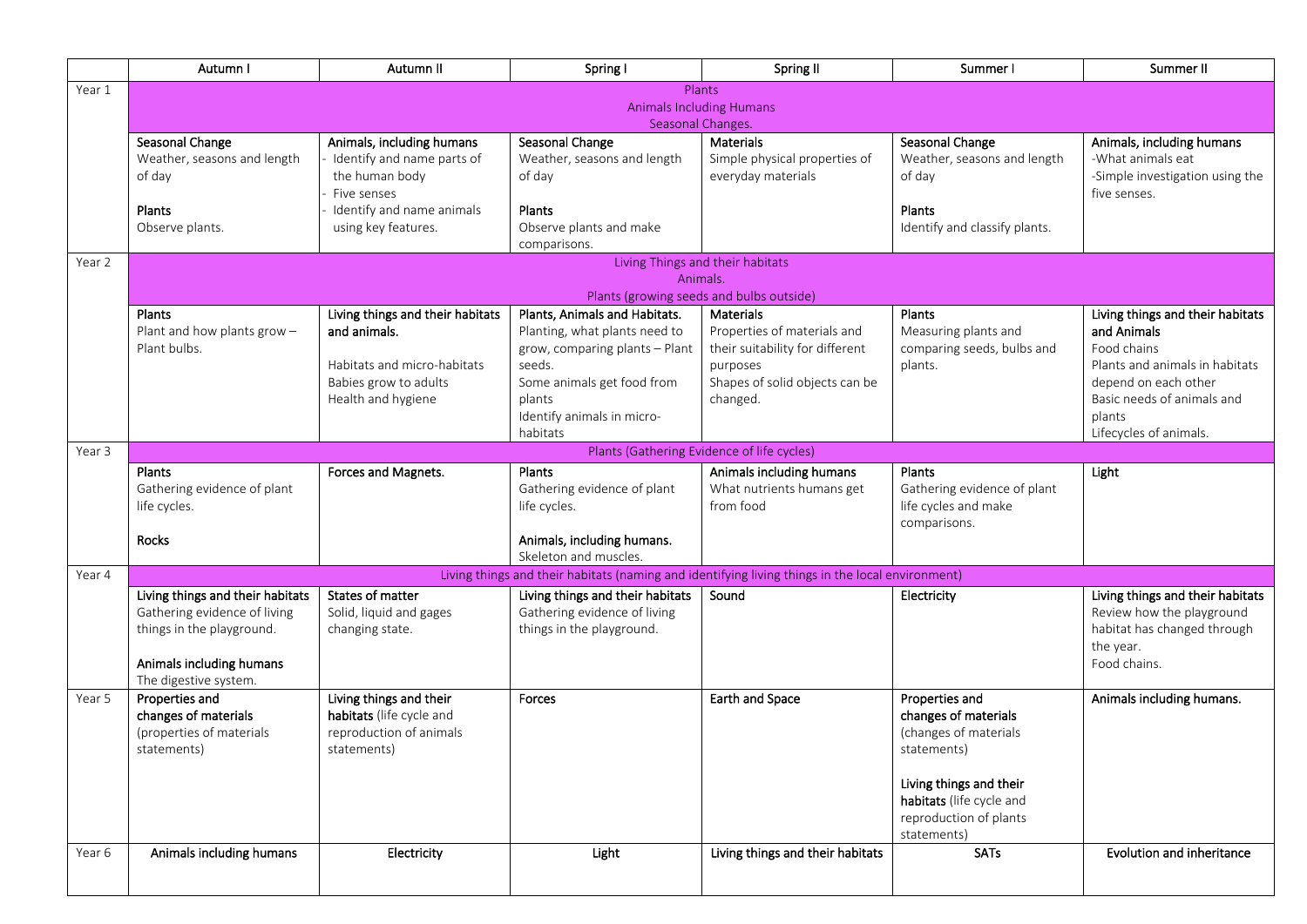| Nursery (birth to 3 years)                                                                                                                                                                                                                                                                                                                                                                                                                                                                                      |                                                                                                                    |                                                                                                                                                                  |                                                                                                                                                                                                                                                                                                             |                                                                                                                                                                                                                                                                                                                                                                                                                                                                                                                                                                                                                                                                                                               |                                                                                                                                                                              |  |                                                                                                                                                                                                                                                                                                                                                                               |  |
|-----------------------------------------------------------------------------------------------------------------------------------------------------------------------------------------------------------------------------------------------------------------------------------------------------------------------------------------------------------------------------------------------------------------------------------------------------------------------------------------------------------------|--------------------------------------------------------------------------------------------------------------------|------------------------------------------------------------------------------------------------------------------------------------------------------------------|-------------------------------------------------------------------------------------------------------------------------------------------------------------------------------------------------------------------------------------------------------------------------------------------------------------|---------------------------------------------------------------------------------------------------------------------------------------------------------------------------------------------------------------------------------------------------------------------------------------------------------------------------------------------------------------------------------------------------------------------------------------------------------------------------------------------------------------------------------------------------------------------------------------------------------------------------------------------------------------------------------------------------------------|------------------------------------------------------------------------------------------------------------------------------------------------------------------------------|--|-------------------------------------------------------------------------------------------------------------------------------------------------------------------------------------------------------------------------------------------------------------------------------------------------------------------------------------------------------------------------------|--|
| <b>Communication and Language</b>                                                                                                                                                                                                                                                                                                                                                                                                                                                                               |                                                                                                                    |                                                                                                                                                                  | <b>Personal, Social and Emotional</b><br><b>Development</b>                                                                                                                                                                                                                                                 | <b>Understanding the World</b>                                                                                                                                                                                                                                                                                                                                                                                                                                                                                                                                                                                                                                                                                |                                                                                                                                                                              |  | <b>Vocabulary</b>                                                                                                                                                                                                                                                                                                                                                             |  |
| · Understand 'why' questions, like: "Why do<br>you think the caterpillar got so fat?"<br>• Ask questions about the world around<br>them.<br>• Say what happened to objects, living<br>things or events.<br>. Talk to an adult about what has been<br>found/found out.                                                                                                                                                                                                                                           |                                                                                                                    | • Washing hands<br>• Walking safely with an adult                                                                                                                | · Make healthy choices about food, drink,<br>activity and tooth brushing.<br>• Handling of objects and living things.                                                                                                                                                                                       | • Use all their senses in hands-on exploration of natural<br>materials.<br>• Explore collections of materials with similar and/or<br>different properties.<br>. Talk about what they see, using a wide vocabulary.<br>· Begin to make sense of their own life-story and<br>family's history.<br>• Explore how thingswork.<br>· Plant seeds and care for growing plants.<br>• Understand the key features of the life cycle of a plant<br>and an animal.<br>· Begin to understand the need to respect and care for<br>the natural environment and all living things.<br>• Explore and talk about different forces they can feel.<br>· Talk about the differences between materials and<br>changes they notice. |                                                                                                                                                                              |  | · Smell, taste, touch, hear,<br>look, feel.<br>· Different, same, hard,<br>soft, wet, dry, cold, hot.<br>• Family, baby, child, old.<br>· Plant, tree, flower, soil<br>· sun, rain, snow, hot, cold<br>· pull, push, stop.<br>· Wash, clean, safe, germs.                                                                                                                     |  |
| <b>Reception (3 and 4 year olds)</b>                                                                                                                                                                                                                                                                                                                                                                                                                                                                            |                                                                                                                    |                                                                                                                                                                  |                                                                                                                                                                                                                                                                                                             |                                                                                                                                                                                                                                                                                                                                                                                                                                                                                                                                                                                                                                                                                                               |                                                                                                                                                                              |  |                                                                                                                                                                                                                                                                                                                                                                               |  |
| <b>Communication and</b><br>Language                                                                                                                                                                                                                                                                                                                                                                                                                                                                            |                                                                                                                    | <b>Personal, Social and</b><br><b>Emotional</b><br><b>Development</b>                                                                                            | <b>Understanding the</b><br><b>World</b>                                                                                                                                                                                                                                                                    | <b>Communication and</b><br>Language - Listening,<br><b>Attention and</b><br><b>Understanding EL G</b>                                                                                                                                                                                                                                                                                                                                                                                                                                                                                                                                                                                                        | <b>Personal, Social and</b><br><b>Emotional</b><br><b>Development -</b><br><b>Managing Self ELG</b>                                                                          |  | <b>Vocabulary</b>                                                                                                                                                                                                                                                                                                                                                             |  |
| • Learn new vocabulary.<br>• Ask questions to find out<br>more and to check what<br>has been said to them.<br>• Articulate their ideas and<br>thoughts in well-formed<br>sentences.<br>• Describe events in some<br>detail.<br>• Use talk to work out<br>problems and organise<br>thinking and activities<br>• Explain how things work<br>and why they might<br>happen.<br>· Use new vocabulary in<br>different contexts.<br>• Talk about what they<br>think might happen<br>based on their own<br>experiences. | • healthy eating<br>· tooth brushing<br>• sensible amounts of<br>'screen time'<br>• having a good sleep<br>routine | • Know and talk about the<br>different factors that<br>support their overall<br>health andwellbeing:<br>• regular physical activity<br>• being a safepedestrian. | • Explore the natural<br>world around them.<br>• Describe what they see,<br>hear, and feel while they<br>are outside.<br>• Recognise some<br>environments that are<br>different to the one in<br>which they live.<br>· Understand the effect of<br>changing seasons on the<br>natural world around<br>them. | • Make comments about<br>what they have heard<br>and ask questions to<br>clarify their<br>understanding.                                                                                                                                                                                                                                                                                                                                                                                                                                                                                                                                                                                                      | • Manage their own basic<br>hygiene and personal<br>needs, including<br>dressing, going to the<br>toilet, and<br>understanding the<br>importance of healthy<br>food choices. |  | • change, season,<br>Spring, Summer,<br>Autumn, Winter,<br>melt, freeze<br>· animals, pets, plants,<br>flowers, trees, living<br>things, baby, young,<br>old<br>• sun, rain, snow, hot,<br>cold<br>· materia, wood, stone,<br>metal, plastic, glass<br>· electricity, electrical,<br>plug, dangerous<br>· hot, burn, sunburn,<br>sun cream, bright,<br>blind, sunglasses, cap |  |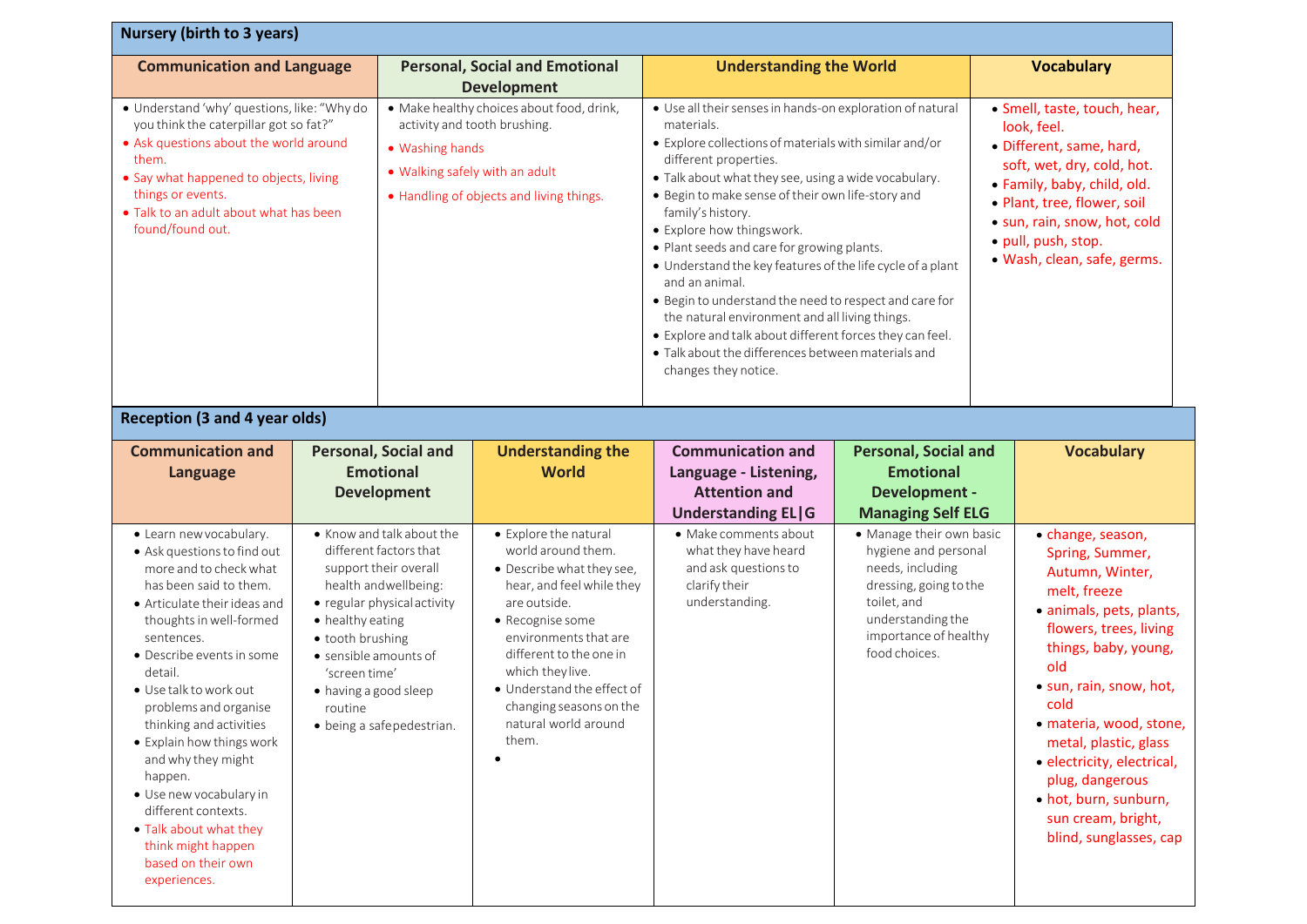| <b>Year 1 Plants</b>                                                                                                                                                                                                                                                                                                                                                                            |                                                                                                                                                                                                                                                                                                                                  |                                                                                                                                                                                                                                                                                                                                                                                                                                                                                                                                                               |                                                                                                                                                                                                                       |
|-------------------------------------------------------------------------------------------------------------------------------------------------------------------------------------------------------------------------------------------------------------------------------------------------------------------------------------------------------------------------------------------------|----------------------------------------------------------------------------------------------------------------------------------------------------------------------------------------------------------------------------------------------------------------------------------------------------------------------------------|---------------------------------------------------------------------------------------------------------------------------------------------------------------------------------------------------------------------------------------------------------------------------------------------------------------------------------------------------------------------------------------------------------------------------------------------------------------------------------------------------------------------------------------------------------------|-----------------------------------------------------------------------------------------------------------------------------------------------------------------------------------------------------------------------|
| <b>National curriculum</b>                                                                                                                                                                                                                                                                                                                                                                      | <b>Scientific Skills</b>                                                                                                                                                                                                                                                                                                         | <b>Enquiry Skills</b>                                                                                                                                                                                                                                                                                                                                                                                                                                                                                                                                         | <b>Vocabulary</b>                                                                                                                                                                                                     |
| • Identify and name a variety<br>of common wild and garden<br>plants, including deciduous<br>and evergreen trees<br>• Identify and describe the<br>basic structure of a variety of<br>common flowering plants,<br>including trees.<br>Additional guidance:<br>• Match seed/bulb to the<br>correct plant.<br>• Match seed/bulb to the<br>correct tree.<br>• Identify garden and wild<br>flowers. | asking simple questions and recognising that they<br>can be answered in different ways<br>observing closely, using simple equipment<br>$\bullet$<br>identifying and classifying<br>۱e<br>using their observations and ideas to suggest<br>answers to questions<br>gathering and recording data to help in answering<br>questions | Research<br>• Ask questions about how things are and the way they<br>work<br>• With help make suggestions about how to find things out<br>• Use simple books and electronic media to find things out<br>• Record in words and pictures what you find out<br>• Begin to use scientific language to talk about what you<br>have found out<br>• Talk about whether the information source was useful<br>• Give an opinion about some things you found out<br>Research<br>Research the names of plants based on observation of<br>leaves, flowers, buds and bark. | Leaf, Leaves, Flowers,<br>blossom, Petals, Fruit,<br>Roots, bud, Bulb, Seed,<br>Trunk, Branches, Stem,<br>Deciduous, Evergreen<br>trees, wild, garden, earth,<br>soil, dead, healthy, alive,<br>living, grow, growing |
| <b>Lesson Sequence.</b>                                                                                                                                                                                                                                                                                                                                                                         |                                                                                                                                                                                                                                                                                                                                  |                                                                                                                                                                                                                                                                                                                                                                                                                                                                                                                                                               |                                                                                                                                                                                                                       |

## **Year 1 Animals and Humans.**

| <b>National curriculum</b>                                                                                                                                                                                                                                                                                                                                                                                                                                                                                                                                                                                                                                                                                                                                                                                                                                                                           | <b>Scientific Skills</b>                                                                                                                                                                                                                                                | <b>Enquiry Skills</b>                                                                                                                                                                                                                                                                                                                                                                                                                                                                                                                                                                         | <b>Vocabulary</b>                                                                                                                                                                                                                                                                                                                                                                                                                                                                                                                                |
|------------------------------------------------------------------------------------------------------------------------------------------------------------------------------------------------------------------------------------------------------------------------------------------------------------------------------------------------------------------------------------------------------------------------------------------------------------------------------------------------------------------------------------------------------------------------------------------------------------------------------------------------------------------------------------------------------------------------------------------------------------------------------------------------------------------------------------------------------------------------------------------------------|-------------------------------------------------------------------------------------------------------------------------------------------------------------------------------------------------------------------------------------------------------------------------|-----------------------------------------------------------------------------------------------------------------------------------------------------------------------------------------------------------------------------------------------------------------------------------------------------------------------------------------------------------------------------------------------------------------------------------------------------------------------------------------------------------------------------------------------------------------------------------------------|--------------------------------------------------------------------------------------------------------------------------------------------------------------------------------------------------------------------------------------------------------------------------------------------------------------------------------------------------------------------------------------------------------------------------------------------------------------------------------------------------------------------------------------------------|
| Identify and name a variety of common animals including<br>fish, amphibians, reptiles, birds and mammals<br>Identify and name a variety of common animals that are<br>carnivores, herbivores and omnivores<br>Describe and compare the structure of a variety of<br>common animals (fish, amphibians, reptiles, birds and<br>mammals, including pets)<br>Identify, name, draw and label the basic parts of the<br>human body and say which part of the body is associated<br>with each sense.<br>Additional guidance:<br><b>Humans</b><br>$\bullet$ 5 senses<br>. Name each body part linked to each sense.<br>• Draw each body part linked to each sense.<br>Animals.<br>• Name common animals (pets)<br>• Identify and name some mammals<br>• Identify and name some birds and reptiles<br>• Identify and name some fish and amphibians<br>• Sort animals into carnivore, herbivore and omnivores. | • asking simple questions and<br>recognising that they can be answered<br>in different ways<br>• performing simple tests<br>• using their observations and ideas to<br>suggest answers to questions<br>• gathering and recording data to help in<br>answering questions | Ask questions about why and how<br>With help notice links between cause<br>and effect<br>With help identify simple variables to<br>change and measure<br>Use simple equipment to record data<br>$\bullet$<br>Record in words or pictures or in<br>$\bullet$<br>simple prepared formats such as tables<br>or tally charts<br>Begin to use simple scientific language<br>to identify and describe simple causal<br>relationships<br>With help say if their test was fair<br>Say if the relationship was as expected<br><b>Fair Test</b><br>Does our sense of smell improve if we<br>cannot see? | Animals.<br>Fish, Reptiles, Mammals,<br>Birds, Amphibians,<br>vertebrate, invertebrate,<br>Herbivore, Omnivore,<br>Carnivore, Wings, Beak,<br>feathers, scales, fur,<br>consumer, food chain.<br>Humans.<br>Leg, Arm, Elbow, Head,<br>Ear, Nose, Back, hair,<br>touch, skin, taste, mouth,<br>tongue, hear, sight, smell,<br>eye, face, foot, ankle,<br>knee, toe, hand, finger,<br>thumb, neck, elbows,<br>sweet, salty, sour, bitter.<br>Habitat<br>Environment, habitat,<br>pets, wild, rough, smooth,<br>dry, wet, moist, hot, cold,<br>icy, |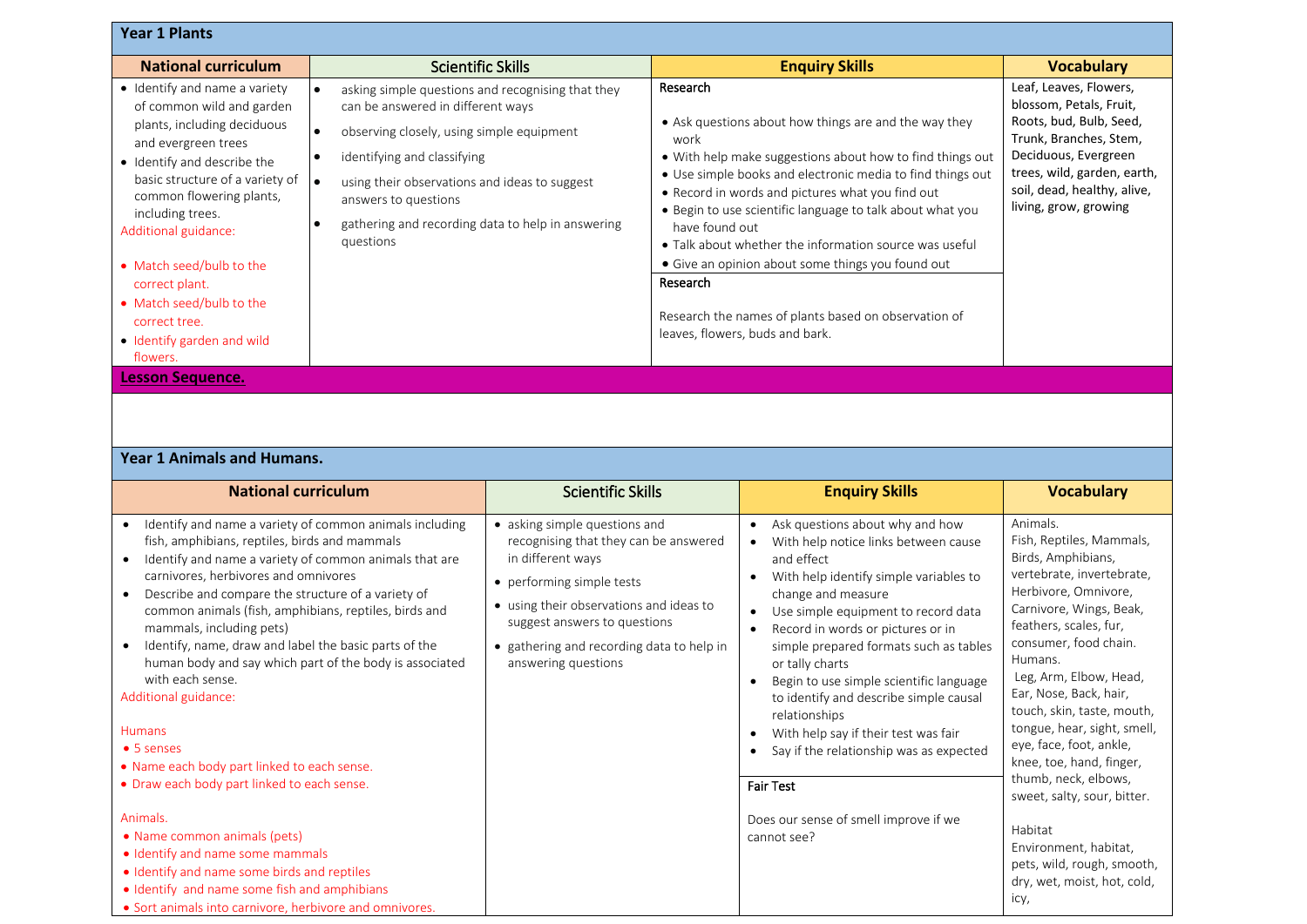| . Look at the needs of individual animals and how they would<br>care for them,<br>• Explore and ask questions about animals in their habitat. |  |  |
|-----------------------------------------------------------------------------------------------------------------------------------------------|--|--|
| <b>Lesson Sequence.</b>                                                                                                                       |  |  |
|                                                                                                                                               |  |  |

| <b>Year 1 Everyday Materials</b>                                                                                                                                                                                                                                                                                                                                                                                                                                                                                                                                                                                                                                                                                                                                                                                                                                                |                                                                                                                                                                                                                                                                                                                            |                                                                                                                                                                                                                                                                                                                                                                                                                                                                                                                                                  |                                                                                                                                                                                                                                                                                                                                                                                    |
|---------------------------------------------------------------------------------------------------------------------------------------------------------------------------------------------------------------------------------------------------------------------------------------------------------------------------------------------------------------------------------------------------------------------------------------------------------------------------------------------------------------------------------------------------------------------------------------------------------------------------------------------------------------------------------------------------------------------------------------------------------------------------------------------------------------------------------------------------------------------------------|----------------------------------------------------------------------------------------------------------------------------------------------------------------------------------------------------------------------------------------------------------------------------------------------------------------------------|--------------------------------------------------------------------------------------------------------------------------------------------------------------------------------------------------------------------------------------------------------------------------------------------------------------------------------------------------------------------------------------------------------------------------------------------------------------------------------------------------------------------------------------------------|------------------------------------------------------------------------------------------------------------------------------------------------------------------------------------------------------------------------------------------------------------------------------------------------------------------------------------------------------------------------------------|
| <b>National curriculum</b>                                                                                                                                                                                                                                                                                                                                                                                                                                                                                                                                                                                                                                                                                                                                                                                                                                                      | <b>Scientific Skills</b>                                                                                                                                                                                                                                                                                                   | <b>Enquiry Skills</b>                                                                                                                                                                                                                                                                                                                                                                                                                                                                                                                            | <b>Vocabulary</b>                                                                                                                                                                                                                                                                                                                                                                  |
| · Distinguish between an object and the<br>material from which it is made<br>· Identify and name a variety of everyday<br>materials, including wood, plastic, glass,<br>metal, water, and rock<br>• Describe the simple physical properties of<br>a variety of everyday materials<br>• Compare and group together a variety of<br>everyday materials on the basis of their<br>simple physical properties.<br>Additional guidance:<br>• Identify a variety of common materials.<br>• Describe some of the uses<br>• Sort object into material it was made from.<br>• sort materials according to their properties<br>- bendy/not bendy, hard/soft,<br>transparent/opaque.<br>. Investigate if the material will sink or float.<br>• Group materials based on their properties.<br>• Selecting the most appropriate material for<br>a certain purpose.<br><b>Lesson Sequence.</b> | asking simple questions and recognising that they can<br>be answered in different ways<br>observing closely, using simple equipment<br>$\bullet$<br>identifying and classifying<br>using their observations and ideas to suggest answers<br>to questions<br>gathering and recording data to help in answering<br>questions | Classification and identification.<br>• Decide what to observe to identify or<br>sort things<br>• Sort objects by observable and<br>behavioural features<br>• Record my sorting in sorting circles or<br>tables<br>· Identify similarities and differences and<br>talk about them<br>• Begin to use scientific language to talk<br>about how things are similar or different<br>• Use my records to help sort or identify<br>other things<br>Classification and identification.<br>Classify different materials, choosing their<br>own criteria. | Materials, properties,<br>brick, plastic, fabric, wool,<br>foil, elastic, man-made,<br>natural, manufactured,<br>object, Wood, Plastic,<br>Glass, Paper, Water,<br>Metal, Rock, Hard, Soft,<br>stretchy, elastic, stiff,<br>shiny, dull, not bendy,<br>Bendy, Rough, Smooth,<br>flexible, rigid, solid, liquid,<br>waterproof, absorbent,<br>not absorbent,<br>transparent, opaque |
|                                                                                                                                                                                                                                                                                                                                                                                                                                                                                                                                                                                                                                                                                                                                                                                                                                                                                 |                                                                                                                                                                                                                                                                                                                            |                                                                                                                                                                                                                                                                                                                                                                                                                                                                                                                                                  |                                                                                                                                                                                                                                                                                                                                                                                    |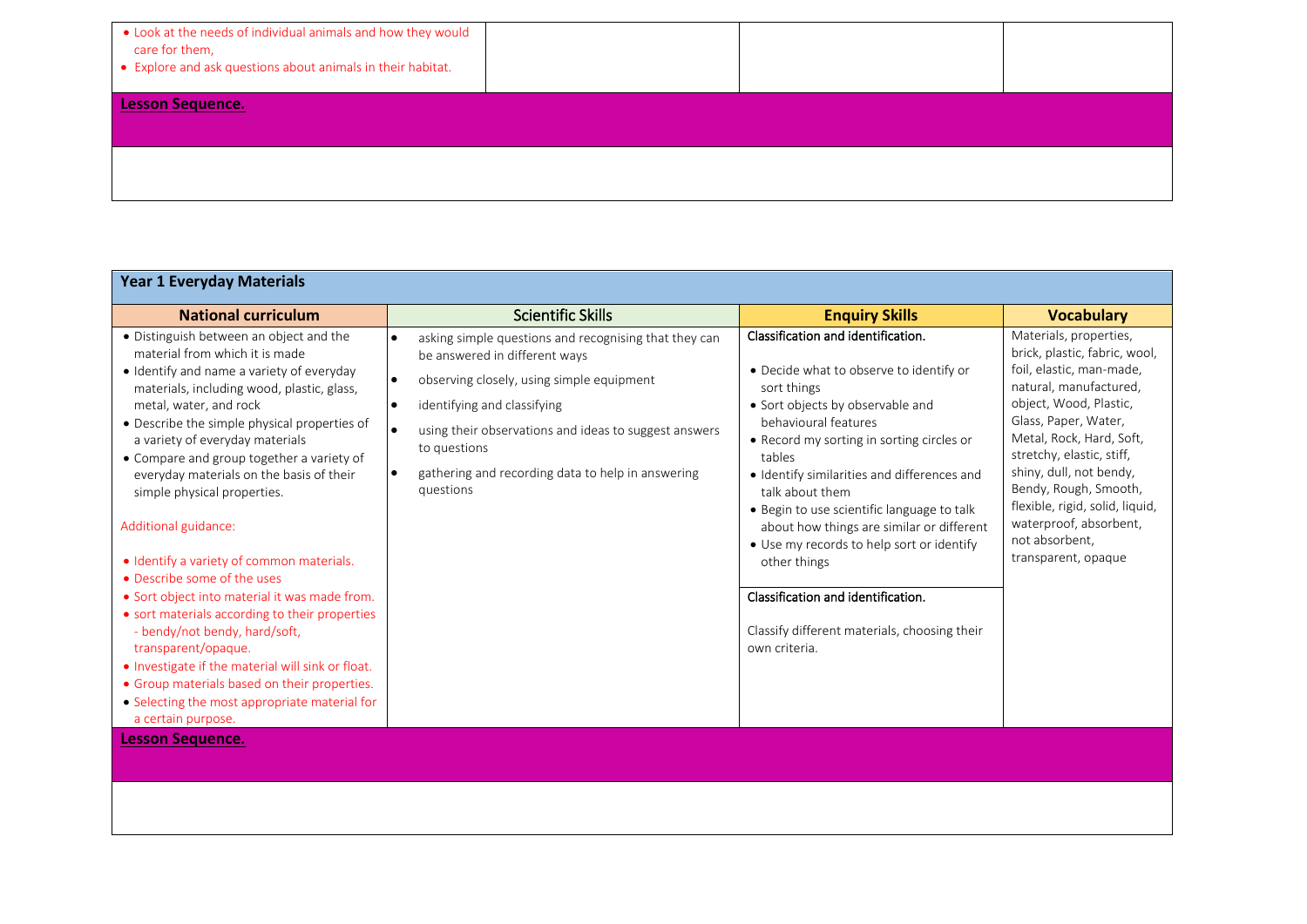| Year 1 Seasonal changes.                                                                                                                                                                                                                                                                                                                                                                                                                                                                                                                                             |                                                                                                                                                                                                                                                                                                                             |                                                                                                                                                                                                                                                                                                                                                                                                                                                                                                                                                                                                                                                                                                                                                                                                                                                                                                                                                                                                                                                                                                                                                                                                                                                                                                                                                                                                                                                                                                                                                                                                                                                                    |                                                                                                                                                                                                                                                                                    |
|----------------------------------------------------------------------------------------------------------------------------------------------------------------------------------------------------------------------------------------------------------------------------------------------------------------------------------------------------------------------------------------------------------------------------------------------------------------------------------------------------------------------------------------------------------------------|-----------------------------------------------------------------------------------------------------------------------------------------------------------------------------------------------------------------------------------------------------------------------------------------------------------------------------|--------------------------------------------------------------------------------------------------------------------------------------------------------------------------------------------------------------------------------------------------------------------------------------------------------------------------------------------------------------------------------------------------------------------------------------------------------------------------------------------------------------------------------------------------------------------------------------------------------------------------------------------------------------------------------------------------------------------------------------------------------------------------------------------------------------------------------------------------------------------------------------------------------------------------------------------------------------------------------------------------------------------------------------------------------------------------------------------------------------------------------------------------------------------------------------------------------------------------------------------------------------------------------------------------------------------------------------------------------------------------------------------------------------------------------------------------------------------------------------------------------------------------------------------------------------------------------------------------------------------------------------------------------------------|------------------------------------------------------------------------------------------------------------------------------------------------------------------------------------------------------------------------------------------------------------------------------------|
| <b>National curriculum</b>                                                                                                                                                                                                                                                                                                                                                                                                                                                                                                                                           | <b>Scientific Skills</b>                                                                                                                                                                                                                                                                                                    | <b>Enquiry Skills</b>                                                                                                                                                                                                                                                                                                                                                                                                                                                                                                                                                                                                                                                                                                                                                                                                                                                                                                                                                                                                                                                                                                                                                                                                                                                                                                                                                                                                                                                                                                                                                                                                                                              | <b>Vocabulary</b>                                                                                                                                                                                                                                                                  |
| • Observe changes across<br>the four seasons<br>Observe and describe<br>$\bullet$<br>weather associated<br>with the seasons and<br>how day length varies.<br>Additional guidance:<br>Observe and talk about<br>changes in the weather<br>Weather linked to<br>seasons<br>Compare how the<br>$\bullet$<br>seasons are different<br>How humans and<br>animals are affected by<br>the different seasons. -<br>Dressing for the<br>seasons - Link to<br>animals unit.<br>Plants in different<br>seasons.<br>Day length affected by<br>the seasons.<br>Dangers of the sun | $\bullet$<br>asking simple questions and<br>recognising that they can be<br>answered in different ways<br>observing closely, using simple<br>equipment<br>using their observations and ideas<br>$\bullet$<br>to suggest answers to questions<br>gathering and recording data to<br>$\bullet$<br>help in answering questions | Observation over time<br>• Ask questions about how and why things change<br>• Ask questions about how and why things are similar or different<br>• With help identify changes to observe and measure and suggest how to do it<br>• Use non-standard units and simple equipment to record changes<br>. Record in words or pictures or in simple prepared formats such as tables and / or<br>charts<br>• Make comparisons between simple features of objects, materials or living things<br>• Record observations in words or pictures or simple tables<br>· Identify simple changes and talk about them<br>• Sequence the changes<br>• Begin to use scientific language to talk about the changes<br>• Say whether the change was as expected<br>Pattern Seeking.<br>Ask questions about why and how things are linked<br>$\bullet$<br>With help decide what patterns to observe and measure and suggest how to do it.<br>$\bullet$<br>Use non-standard units and simple equipment to record events that might be<br>$\bullet$<br>related<br>Record in words or pictures or in simple prepared formats such as tables, tally<br>$\bullet$<br>charts and maps<br>Identify simple patterns and talk about them<br>$\bullet$<br>Make links between two sets of observations<br>$\bullet$<br>Begin to use scientific language to talk about patterns<br>$\bullet$<br>Talk about whether the pattern was as expected<br>$\bullet$<br>Observation over time<br>Take weather measurements over the year and make observations. (temperature, rain<br>fall)<br>Pattern Seeking.<br>End of the year look for patterns in evidence - Do we have more sunny days in<br>Summer? | Summer, Spring,<br>Autumn, Winter,<br>season, Sun, Day,<br>Moon, Night, Light,<br>Dark, rain, sleet,<br>snow, blizzard,<br>freezing, frost, ice,<br>mist, fog, wind,<br>temperature, hot,<br>cold, cool, weather,<br>forecast, clouds,<br>thunder, lightning,<br>environment, air. |
| Lesson Sequence.                                                                                                                                                                                                                                                                                                                                                                                                                                                                                                                                                     |                                                                                                                                                                                                                                                                                                                             |                                                                                                                                                                                                                                                                                                                                                                                                                                                                                                                                                                                                                                                                                                                                                                                                                                                                                                                                                                                                                                                                                                                                                                                                                                                                                                                                                                                                                                                                                                                                                                                                                                                                    |                                                                                                                                                                                                                                                                                    |
|                                                                                                                                                                                                                                                                                                                                                                                                                                                                                                                                                                      |                                                                                                                                                                                                                                                                                                                             |                                                                                                                                                                                                                                                                                                                                                                                                                                                                                                                                                                                                                                                                                                                                                                                                                                                                                                                                                                                                                                                                                                                                                                                                                                                                                                                                                                                                                                                                                                                                                                                                                                                                    |                                                                                                                                                                                                                                                                                    |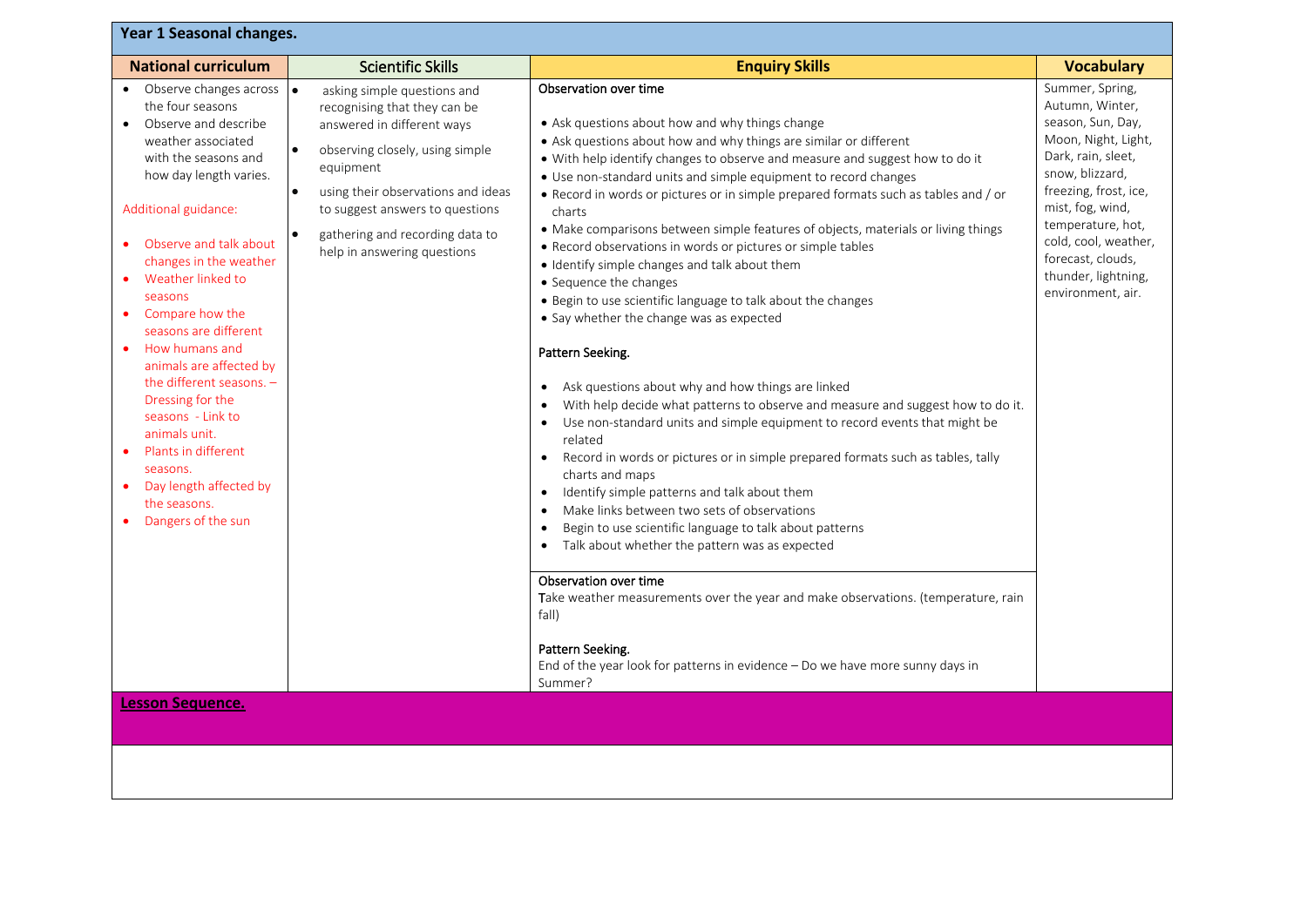| <b>Year 2 Plants</b>                                                                                                                                                                                                                                                                                                                                                                                                                         |                                                                                                                                                                                                                                                                                      |                                                                                                                                                                                                                                                                                                                                                                                                                                                                                                                                                                                                                                                                                                                                                                                         |                                                                                                                                                                                             |
|----------------------------------------------------------------------------------------------------------------------------------------------------------------------------------------------------------------------------------------------------------------------------------------------------------------------------------------------------------------------------------------------------------------------------------------------|--------------------------------------------------------------------------------------------------------------------------------------------------------------------------------------------------------------------------------------------------------------------------------------|-----------------------------------------------------------------------------------------------------------------------------------------------------------------------------------------------------------------------------------------------------------------------------------------------------------------------------------------------------------------------------------------------------------------------------------------------------------------------------------------------------------------------------------------------------------------------------------------------------------------------------------------------------------------------------------------------------------------------------------------------------------------------------------------|---------------------------------------------------------------------------------------------------------------------------------------------------------------------------------------------|
| <b>National curriculum</b>                                                                                                                                                                                                                                                                                                                                                                                                                   | <b>Scientific Skills</b>                                                                                                                                                                                                                                                             | <b>Enquiry Skills</b>                                                                                                                                                                                                                                                                                                                                                                                                                                                                                                                                                                                                                                                                                                                                                                   | <b>Vocabulary</b>                                                                                                                                                                           |
| • Observe and describe how seeds and<br>bulbs grow into mature plants<br>• Find out and describe how plants need<br>water, light and a suitable temperature<br>to grow and stay healthy.<br>Additional guidance:<br>• Life cycle of a flowering plant including<br>seed, flower and fruit.<br>• Know all flowering plants grow from<br>seeds.<br>• Find seeds in different types of flowers<br>and fruit.<br>• Know what seeds need to grow. | asking simple questions and<br>recognising that they can be answered<br>in different ways<br>observing closely, using simple<br>equipment<br>using their observations and ideas to<br>suggest answers to questions<br>gathering and recording data to help in<br>answering questions | • Ask questions about how and why things change<br>• Ask questions about how and why things are similar or different<br>• With help identify changes to observe and measure and suggest<br>how to do it<br>• Use non-standard units and simple equipment to record changes<br>• Record in words or pictures or in simple prepared formats such as<br>tables and / or charts<br>• Make comparisons between simple features of living things<br>• Record observations in words or pictures or simple tables<br>• Identify simple changes and talk about them<br>• Sequence the changes<br>• Begin to use scientific language to talk about the changes<br>• Say whether the change was as expected<br>Observation over time<br>Plant seeds and bulbs and observe how they grow over time. | Seeds, seedling,<br>sprout, mature<br>plant, Bulbs, Water,<br>Light, Temperature,<br>Growth, grow,<br>healthy, unhealthy,<br>suitable conditions,<br>germinate, wild, soil,<br>energy, food |
| <b>Lesson Sequence.</b>                                                                                                                                                                                                                                                                                                                                                                                                                      |                                                                                                                                                                                                                                                                                      |                                                                                                                                                                                                                                                                                                                                                                                                                                                                                                                                                                                                                                                                                                                                                                                         |                                                                                                                                                                                             |
|                                                                                                                                                                                                                                                                                                                                                                                                                                              |                                                                                                                                                                                                                                                                                      |                                                                                                                                                                                                                                                                                                                                                                                                                                                                                                                                                                                                                                                                                                                                                                                         |                                                                                                                                                                                             |

| <b>Year 2 Animals and Humans.</b>                                                                                                                                                                                                                                                                                                                                                                                                                                                                                               |                                                                                                                                                                                                                                                                                                                                                  |                                                                                                                                                                                                                                                                                                                                                                                                                                                                                                                                                                                   |                                                                                                                                                                                                                                                                                                         |  |  |
|---------------------------------------------------------------------------------------------------------------------------------------------------------------------------------------------------------------------------------------------------------------------------------------------------------------------------------------------------------------------------------------------------------------------------------------------------------------------------------------------------------------------------------|--------------------------------------------------------------------------------------------------------------------------------------------------------------------------------------------------------------------------------------------------------------------------------------------------------------------------------------------------|-----------------------------------------------------------------------------------------------------------------------------------------------------------------------------------------------------------------------------------------------------------------------------------------------------------------------------------------------------------------------------------------------------------------------------------------------------------------------------------------------------------------------------------------------------------------------------------|---------------------------------------------------------------------------------------------------------------------------------------------------------------------------------------------------------------------------------------------------------------------------------------------------------|--|--|
| <b>National curriculum</b>                                                                                                                                                                                                                                                                                                                                                                                                                                                                                                      | <b>Scientific Skills</b>                                                                                                                                                                                                                                                                                                                         | <b>Enquiry Skills</b>                                                                                                                                                                                                                                                                                                                                                                                                                                                                                                                                                             | <b>Vocabulary</b>                                                                                                                                                                                                                                                                                       |  |  |
| • Notice that animals, including humans, have<br>offspring which grow into adults<br>• Find out about and describe the basic needs of<br>animals, including humans, for survival (water,<br>food and air)<br>• Describe the importance for humans of<br>exercise, eating the right amounts of different<br>types of food, and hygiene.<br>Additional guidance:<br>Humans<br>• Life Cycle of a human.<br>• Learn what humans need to survive.<br>• Healthy and unhealthy food.<br>• Learn why exercise is important.<br>Animals. | asking simple questions and recognising<br>that they can be answered in different<br>ways<br>observing closely, using simple<br>equipment<br>• performing simple tests<br>identifying and classifying<br>using their observations and ideas to<br>suggest answers to questions<br>gathering and recording data to help in<br>answering questions | • Ask questions about how things are and the way<br>they work<br>• With help make suggestions about how to find<br>things out<br>• Use simple books and electronic media to find<br>things out<br>• Record in words and pictures what you find out<br>• Begin to use scientific language to talk about<br>what you have found out<br>• Talk about whether the information source was<br>useful<br>• Give an opinion about some things you found out<br>• Interpret and talk about data<br>Research<br>To research an animals of their choice and their basic<br>needs to survive. | Animals<br>Dead, alive, food<br>chain, healthy,<br>predator, prey,<br>producer, consumer,<br>decomposer,<br>nocturnal, group,<br>adapt, diversity,<br>survive, organism,<br>group, herbivore,<br>carnivore, omnivore.<br>Humans<br>Water, Air, Food,<br>Adult, Baby,<br>Offspring, Exercise,<br>Hygiene |  |  |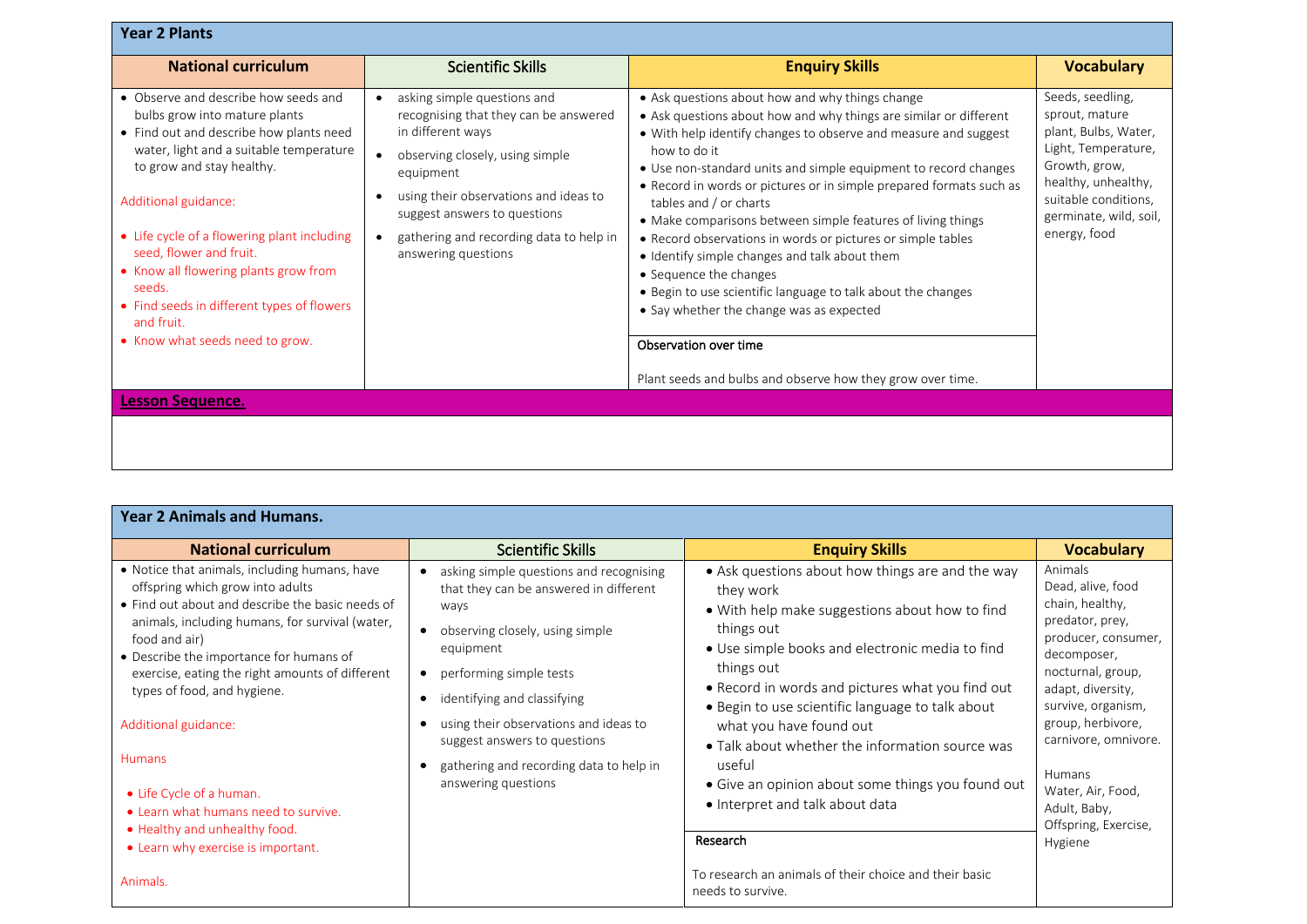| • Identify the offspring of a range of animals.<br>• Different ways animal reproduce<br>• Life Cycle of an animal.<br>• Learn what animals need to survive.<br>• Look at different animals and compare what<br>they need to survive. (could build on from Y1-<br>mammal, amphibian, reptile, bird and fish) |  |  |
|-------------------------------------------------------------------------------------------------------------------------------------------------------------------------------------------------------------------------------------------------------------------------------------------------------------|--|--|
| <b>Lesson Sequence.</b>                                                                                                                                                                                                                                                                                     |  |  |
|                                                                                                                                                                                                                                                                                                             |  |  |

| <b>Year 2 Everyday Materials</b>                                                                                                                                                                                                                                                                                                                                                                                                                                                                                                                                                                                                                                                                                                               |                                                                                                                                                                                                                                                                                                                                                  |                                                                                                                                                                                                                                                                                                                                                                                                                                                                                                                                                                                                |                                                                                                                                                                                                                                                                                                                                                                                                                  |
|------------------------------------------------------------------------------------------------------------------------------------------------------------------------------------------------------------------------------------------------------------------------------------------------------------------------------------------------------------------------------------------------------------------------------------------------------------------------------------------------------------------------------------------------------------------------------------------------------------------------------------------------------------------------------------------------------------------------------------------------|--------------------------------------------------------------------------------------------------------------------------------------------------------------------------------------------------------------------------------------------------------------------------------------------------------------------------------------------------|------------------------------------------------------------------------------------------------------------------------------------------------------------------------------------------------------------------------------------------------------------------------------------------------------------------------------------------------------------------------------------------------------------------------------------------------------------------------------------------------------------------------------------------------------------------------------------------------|------------------------------------------------------------------------------------------------------------------------------------------------------------------------------------------------------------------------------------------------------------------------------------------------------------------------------------------------------------------------------------------------------------------|
| <b>National curriculum</b>                                                                                                                                                                                                                                                                                                                                                                                                                                                                                                                                                                                                                                                                                                                     | <b>Scientific Skills</b>                                                                                                                                                                                                                                                                                                                         | <b>Enquiry Skills</b>                                                                                                                                                                                                                                                                                                                                                                                                                                                                                                                                                                          | <b>Vocabulary</b>                                                                                                                                                                                                                                                                                                                                                                                                |
| • Identify and compare the suitability of a<br>variety of everyday materials, including<br>wood, metal, plastic, glass, brick, rock,<br>paper and cardboard for particular uses<br>• Find out how the shapes of solid objects<br>made from some materials can be changed<br>by squashing, bending, twisting and<br>stretching.<br>Additional guidance:<br>• identify the materials that different objects<br>are made from.<br>· Identify man made natural materials.<br>• Test and investigate the properties of<br>materials.<br>• identify the materials that different objects<br>are made from.<br>· identify the materials that different objects<br>are made from.<br>• identify the materials that different objects<br>are made from. | asking simple questions and recognising that they can<br>be answered in different ways<br>observing closely, using simple equipment<br>$\bullet$<br>performing simple tests<br>$\bullet$<br>using their observations and ideas to suggest answers<br>$\bullet$<br>to questions<br>gathering and recording data to help in answering<br>questions | • Ask questions about why and how<br>· With help notice links between cause<br>and effect<br>• With help identify simple variables to<br>change and measure<br>• Use non-standard units and simple<br>equipment to record data<br>• Record in words or pictures or in<br>simple prepared formats such as<br>tables or tally charts<br>• Begin to use simple scientific<br>language to identify and describe<br>simple causal relationships<br>• With help say if their test was fair<br>• Say if the relationship was as<br>expected<br>Fair Testing.<br>To test materials for different uses. | Materials, natural, man-<br>made, manufactured,<br>object, group, properties,<br>change, bend, twist,<br>stretch, squash, metal,<br>plastic, wood, paper, glass,<br>clay, Hard, Soft, Stretchy,<br>Stiff, Rigid, flexible, Shiny,<br>Dull, Rough, Smooth,<br>Bendy, Waterproof,<br>Absorbent, Opaque,<br>Transparent translucent<br>Brick, Fabrics, Squashing,<br>Bending, Twisting,<br>Stretching Elastic, Foil |
| <b>Lesson Sequence.</b>                                                                                                                                                                                                                                                                                                                                                                                                                                                                                                                                                                                                                                                                                                                        |                                                                                                                                                                                                                                                                                                                                                  |                                                                                                                                                                                                                                                                                                                                                                                                                                                                                                                                                                                                |                                                                                                                                                                                                                                                                                                                                                                                                                  |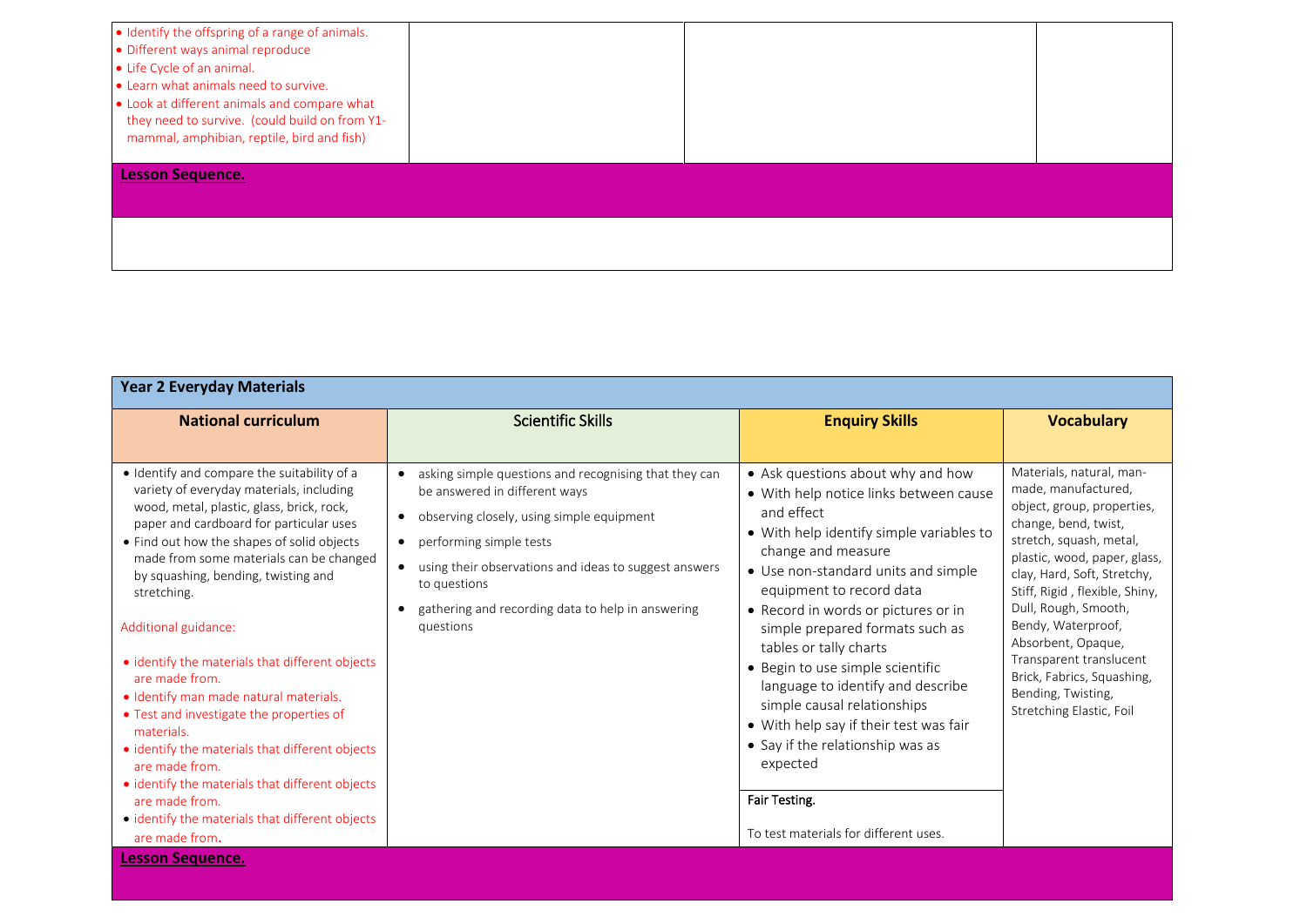| Year 2 Living Things and their Habitat                                                                                                                                                                                                                                                                                                                                                                                                                                                                                                                                                                                                                                   |                                                                                                                                                                                                                                                                                                                                                                 |                                                                                                                                                                                                                                                                                                                                                                                                                                                                                                                                                                                                                                                                                                                                                                                                                                                                                                                                                                                                                                                                                                                                                                                                                                                 |                                                                                                                                                                          |
|--------------------------------------------------------------------------------------------------------------------------------------------------------------------------------------------------------------------------------------------------------------------------------------------------------------------------------------------------------------------------------------------------------------------------------------------------------------------------------------------------------------------------------------------------------------------------------------------------------------------------------------------------------------------------|-----------------------------------------------------------------------------------------------------------------------------------------------------------------------------------------------------------------------------------------------------------------------------------------------------------------------------------------------------------------|-------------------------------------------------------------------------------------------------------------------------------------------------------------------------------------------------------------------------------------------------------------------------------------------------------------------------------------------------------------------------------------------------------------------------------------------------------------------------------------------------------------------------------------------------------------------------------------------------------------------------------------------------------------------------------------------------------------------------------------------------------------------------------------------------------------------------------------------------------------------------------------------------------------------------------------------------------------------------------------------------------------------------------------------------------------------------------------------------------------------------------------------------------------------------------------------------------------------------------------------------|--------------------------------------------------------------------------------------------------------------------------------------------------------------------------|
| <b>National curriculum</b>                                                                                                                                                                                                                                                                                                                                                                                                                                                                                                                                                                                                                                               | <b>Scientific Skills</b>                                                                                                                                                                                                                                                                                                                                        | <b>Enquiry Skills</b>                                                                                                                                                                                                                                                                                                                                                                                                                                                                                                                                                                                                                                                                                                                                                                                                                                                                                                                                                                                                                                                                                                                                                                                                                           | <b>Vocabulary</b>                                                                                                                                                        |
| Explore and compare the<br>differences between things that<br>are living, dead, and things that<br>have never been alive<br>Identify that most living things<br>live in habitats to which they are<br>suited and describe how different<br>habitats provide for the basic<br>needs of different kinds of<br>animals and plants, and how they<br>depend on each other<br>Identify and name a variety of<br>$\bullet$<br>plants and animals in their<br>habitats, including micro-habitats<br>Describe how animals obtain<br>their food from plants and other<br>animals, using the idea of a<br>simple food chain, and identify<br>and name different sources of<br>food. | • asking simple questions and<br>recognising that they can be<br>answered in different ways<br>observing closely, using simple<br>$\bullet$<br>equipment<br>identifying and classifying<br>$\bullet$<br>using their observations and<br>ideas to suggest answers to<br>questions<br>gathering and recording data to<br>$\bullet$<br>help in answering questions | Classifying<br>• Decide what to observe to identify or sort things<br>• Sort objects by observable and behavioural features<br>• Record my sorting in sorting circles or tables<br>· Identify similarities and differences and talk about them<br>• Begin to use scientific language to talk about how things are similar or<br>different<br>• Use my records to help sort or identify other things<br>Pattern Seeking<br>• Ask questions about why and how things are linked<br>• With help decide what patterns to observe and measure and suggest how to<br>do it.<br>• Use non-standard units and simple equipment to record events that might<br>be related<br>• Record in words or pictures or in simple prepared formats such as tables,<br>tally charts and maps<br>• Identify simple patterns and talk about them<br>• Make links between two sets of observations<br>• Begin to use scientific language to talk about patterns<br>• Talk about whether the pattern was as expected<br>Classifying<br>Classify things found in the environment (choosing their own criteria to do so),<br>leading to living, dead and never been alive.<br><b>Pattern Seeking</b><br>Which habitat do worms prefer - where can we find the most worms? | Animal and Human<br>vocabulary.<br>Habitat<br>Water, air, habitat,<br>micro-habitat,<br>environment, Living,<br>Dead, Energy,<br>Woodland, Pond,<br>Desert, ocean, polar |
| <b>Lesson Sequence.</b>                                                                                                                                                                                                                                                                                                                                                                                                                                                                                                                                                                                                                                                  |                                                                                                                                                                                                                                                                                                                                                                 |                                                                                                                                                                                                                                                                                                                                                                                                                                                                                                                                                                                                                                                                                                                                                                                                                                                                                                                                                                                                                                                                                                                                                                                                                                                 |                                                                                                                                                                          |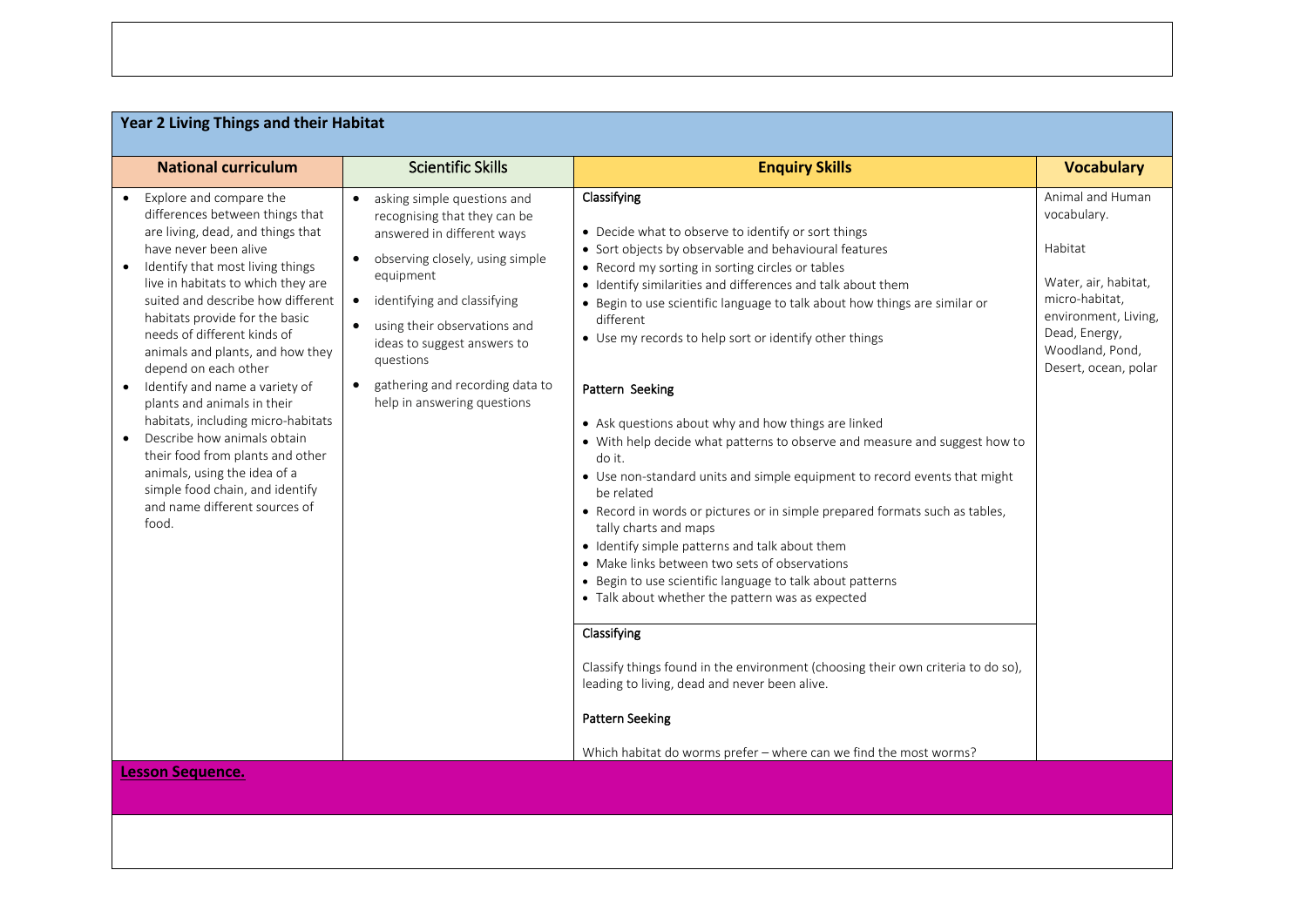| <b>Year 3 Plants</b>                                                                                                                                                                                                                                                                                                                                                                                                                                                                                                                                                                                                                                                                                                                                                                                                           |                                                                                                                                                                                                                                                                                                                                                                                                                                                                                                                                                                                                                                                                                                                                                                                                                                                                                                                                                                                                                                                                                                                                                                                                                       |                                                                                                                                                                                                                                                                                                                                                                                                                                                                                                                                                                   |                                                                                                                                                                                                                                                                                       |
|--------------------------------------------------------------------------------------------------------------------------------------------------------------------------------------------------------------------------------------------------------------------------------------------------------------------------------------------------------------------------------------------------------------------------------------------------------------------------------------------------------------------------------------------------------------------------------------------------------------------------------------------------------------------------------------------------------------------------------------------------------------------------------------------------------------------------------|-----------------------------------------------------------------------------------------------------------------------------------------------------------------------------------------------------------------------------------------------------------------------------------------------------------------------------------------------------------------------------------------------------------------------------------------------------------------------------------------------------------------------------------------------------------------------------------------------------------------------------------------------------------------------------------------------------------------------------------------------------------------------------------------------------------------------------------------------------------------------------------------------------------------------------------------------------------------------------------------------------------------------------------------------------------------------------------------------------------------------------------------------------------------------------------------------------------------------|-------------------------------------------------------------------------------------------------------------------------------------------------------------------------------------------------------------------------------------------------------------------------------------------------------------------------------------------------------------------------------------------------------------------------------------------------------------------------------------------------------------------------------------------------------------------|---------------------------------------------------------------------------------------------------------------------------------------------------------------------------------------------------------------------------------------------------------------------------------------|
| <b>National curriculum</b>                                                                                                                                                                                                                                                                                                                                                                                                                                                                                                                                                                                                                                                                                                                                                                                                     | <b>Scientific Skills</b>                                                                                                                                                                                                                                                                                                                                                                                                                                                                                                                                                                                                                                                                                                                                                                                                                                                                                                                                                                                                                                                                                                                                                                                              | <b>Enquiry Skills</b>                                                                                                                                                                                                                                                                                                                                                                                                                                                                                                                                             | <b>Vocabulary</b>                                                                                                                                                                                                                                                                     |
| • Identify and describe the functions of<br>different parts of flowering plants: roots,<br>stem/trunk, leaves and flowers<br>• Explore the requirements of plants for<br>life and growth (air, light, water,<br>nutrients from soil, and room to grow)<br>and how they vary from plant to plant<br>• Investigate the way in which water is<br>transported within plants<br>• Explore the part that flowers play in the<br>life cycle of flowering plants, including<br>pollination, seed formation and seed<br>dispersal.<br>Additional guidance:<br>• Recap life cycle of a flowering plant<br>including seed, flower and fruit.<br>· Identify different parts of plants including<br>seed, fruit and flower.<br>• Grow different type of plants (marigold,<br>bell pepper).<br>• Pollination life cycle<br>• Seed dispersal. | asking relevant questions and using different types<br>$\bullet$<br>of scientific enquiries to answer them<br>setting up simple practical enquiries, comparative<br>$\bullet$<br>and fair tests<br>making systematic and careful observations and,<br>$\bullet$<br>where appropriate, taking accurate measurements<br>using standard units, using a range of equipment,<br>including thermometers<br>gathering, recording, classifying and presenting<br>$\bullet$<br>data in a variety of ways to help in answering<br>questions<br>recording findings using simple scientific language,<br>$\bullet$<br>drawings, labelled diagrams, keys, bar charts, and<br>tables<br>reporting on findings from enquiries, including oral<br>$\bullet$<br>and written explanations, displays or presentations<br>of results and conclusions<br>using results to draw simple conclusions, make<br>$\bullet$<br>predictions for new values, suggest improvements<br>and raise further questions<br>identifying differences, similarities or changes<br>$\bullet$<br>related to simple scientific ideas and processes<br>using straightforward scientific evidence to answer<br>$\bullet$<br>questions or to support their findings | Talk about things changing and decide<br>$\bullet$<br>when questions can be answered by<br>observing over time<br>Decide what observations to make,<br>$\bullet$<br>how often and what equipment to use<br>Make records using tables and bar<br>charts<br>Draw simple conclusions from the<br>$\bullet$<br>changes observed<br>Talk about some changes using<br>scientific language<br>Suggest improvements to the ways<br>observed<br>Observation over time<br>Observe flowers / celery in coloured water<br>(link to how water is transported within<br>plants) | Air, Light, Water,<br>Nutrients, Soil,<br>Transportation, Dispersal,<br>Pollination, Flower,<br>function, anchor,<br>fertilisation, air, oxygen,<br>carbon dioxide, seed<br>dispersal, overcrowding,<br>life process, producer, life<br>cycle, germination, nectar,<br>insect, pollen |
| <b>Lesson Sequence.</b>                                                                                                                                                                                                                                                                                                                                                                                                                                                                                                                                                                                                                                                                                                                                                                                                        |                                                                                                                                                                                                                                                                                                                                                                                                                                                                                                                                                                                                                                                                                                                                                                                                                                                                                                                                                                                                                                                                                                                                                                                                                       |                                                                                                                                                                                                                                                                                                                                                                                                                                                                                                                                                                   |                                                                                                                                                                                                                                                                                       |
|                                                                                                                                                                                                                                                                                                                                                                                                                                                                                                                                                                                                                                                                                                                                                                                                                                |                                                                                                                                                                                                                                                                                                                                                                                                                                                                                                                                                                                                                                                                                                                                                                                                                                                                                                                                                                                                                                                                                                                                                                                                                       |                                                                                                                                                                                                                                                                                                                                                                                                                                                                                                                                                                   |                                                                                                                                                                                                                                                                                       |

| <b>Year 3 Animals and Humans.</b> |                          |                       |                   |
|-----------------------------------|--------------------------|-----------------------|-------------------|
| <b>National curriculum</b>        | <b>Scientific Skills</b> | <b>Enquiry Skills</b> | <b>Vocabulary</b> |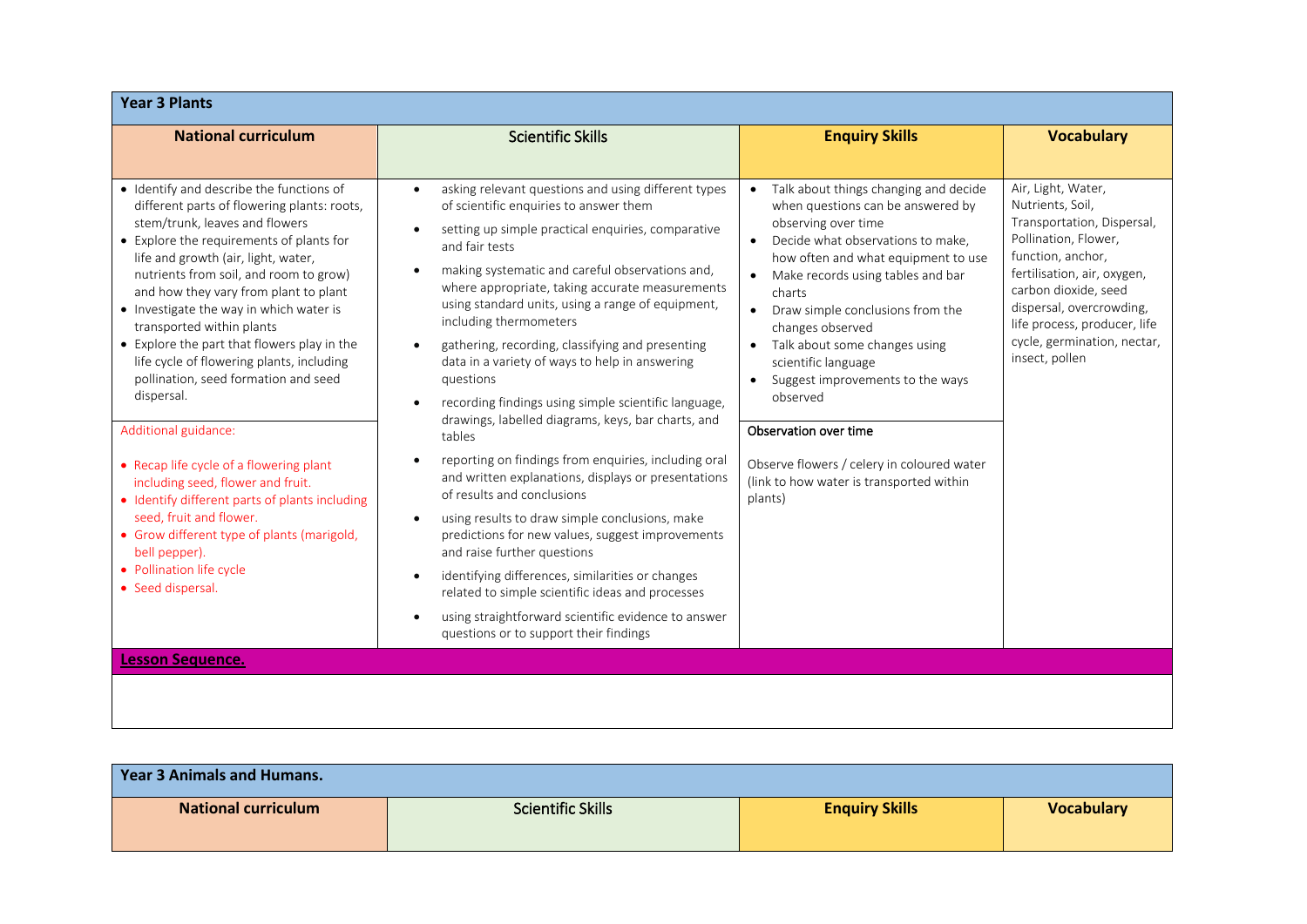| · Identify that animals, including humans,<br>need the right types and amount of<br>nutrition, and that they cannot make their<br>own food; they get nutrition from what<br>they eat<br>· Identify that humans and some other<br>animals have skeletons and muscles for<br>support, protection and movement.<br>• Pupils should continue to learn about the<br>importance of nutrition and should be<br>introduced to the main body parts<br>associated with the skeleton and muscles,<br>finding out how different parts of the body<br>have special functions.<br>Additional guidance:<br>Humans.<br>• Five food groups.<br>• Nutrition gained from each food group.<br>• Creating a balances, healthy meal.<br>• Food pyramid (amounts).<br>• Human skeleton - label bones (protection,<br>support and movement)<br>• Human skeleton – muscle and movement.<br>Animals.<br>• Sort animals into carnivore, herbivore and<br>omnivores based on their diets.<br>• Animal skeletons - Vertebrates and<br>invertebrates<br>• Animal Skeletons / bones. | asking relevant questions and using different types of<br>$\bullet$<br>scientific enquiries to answer them<br>gathering, recording, classifying and presenting data in<br>$\bullet$<br>a variety of ways to help in answering questions<br>recording findings using simple scientific language,<br>$\bullet$<br>drawings, labelled diagrams<br>reporting on findings from enquiries, including oral and<br>$\bullet$<br>written explanations, displays or presentations of<br>results and conclusions<br>using results to draw simple conclusions, suggest<br>$\bullet$<br>improvements and raise further questions<br>using straightforward scientific evidence to answer<br>$\bullet$<br>questions or to support their findings | • Talk about how things are and the way<br>they work and decide when questions<br>can be answered by research using<br>secondary sources<br>• Use information sources to find the<br>information needed<br>• Use data from other pupils<br>• Record what they found out in their own<br>words<br>• Present information in different ways<br>• Draw conclusions from what they found<br>out from different sources<br>• Talk about what the information and<br>data means using some scientific<br>language<br>• Suggest ways to improve how to find out<br>and use information<br>Research<br>Children to research different food groups<br>and how they keep us healthy. They will<br>design a meal based on a certain dietary.<br>(vegetarian / vegan / lactose intolerant) | Animals<br>Carnivore, herbivore,<br>omnivore, vertebrate,<br>invertebrate,<br><b>Humans</b><br>Muscles, Nutrition,<br>Skeletons, balanced diet,<br>protein, fats,<br>carbohydrates, vitamins,<br>minerals, fibre, energy,<br>food pyramid, function,<br>structure, vegetarian,<br>support, protect,<br>movement, organs, relax,<br>contract, heart, lungs,<br>brain, ribs, skull, bones,<br>spine, joint, femur,<br>clavicle, humerus, fibula |
|-------------------------------------------------------------------------------------------------------------------------------------------------------------------------------------------------------------------------------------------------------------------------------------------------------------------------------------------------------------------------------------------------------------------------------------------------------------------------------------------------------------------------------------------------------------------------------------------------------------------------------------------------------------------------------------------------------------------------------------------------------------------------------------------------------------------------------------------------------------------------------------------------------------------------------------------------------------------------------------------------------------------------------------------------------|-----------------------------------------------------------------------------------------------------------------------------------------------------------------------------------------------------------------------------------------------------------------------------------------------------------------------------------------------------------------------------------------------------------------------------------------------------------------------------------------------------------------------------------------------------------------------------------------------------------------------------------------------------------------------------------------------------------------------------------|-------------------------------------------------------------------------------------------------------------------------------------------------------------------------------------------------------------------------------------------------------------------------------------------------------------------------------------------------------------------------------------------------------------------------------------------------------------------------------------------------------------------------------------------------------------------------------------------------------------------------------------------------------------------------------------------------------------------------------------------------------------------------------|-----------------------------------------------------------------------------------------------------------------------------------------------------------------------------------------------------------------------------------------------------------------------------------------------------------------------------------------------------------------------------------------------------------------------------------------------|
| <b>Lesson Sequence.</b>                                                                                                                                                                                                                                                                                                                                                                                                                                                                                                                                                                                                                                                                                                                                                                                                                                                                                                                                                                                                                               |                                                                                                                                                                                                                                                                                                                                                                                                                                                                                                                                                                                                                                                                                                                                   |                                                                                                                                                                                                                                                                                                                                                                                                                                                                                                                                                                                                                                                                                                                                                                               |                                                                                                                                                                                                                                                                                                                                                                                                                                               |
|                                                                                                                                                                                                                                                                                                                                                                                                                                                                                                                                                                                                                                                                                                                                                                                                                                                                                                                                                                                                                                                       |                                                                                                                                                                                                                                                                                                                                                                                                                                                                                                                                                                                                                                                                                                                                   |                                                                                                                                                                                                                                                                                                                                                                                                                                                                                                                                                                                                                                                                                                                                                                               |                                                                                                                                                                                                                                                                                                                                                                                                                                               |
|                                                                                                                                                                                                                                                                                                                                                                                                                                                                                                                                                                                                                                                                                                                                                                                                                                                                                                                                                                                                                                                       |                                                                                                                                                                                                                                                                                                                                                                                                                                                                                                                                                                                                                                                                                                                                   |                                                                                                                                                                                                                                                                                                                                                                                                                                                                                                                                                                                                                                                                                                                                                                               |                                                                                                                                                                                                                                                                                                                                                                                                                                               |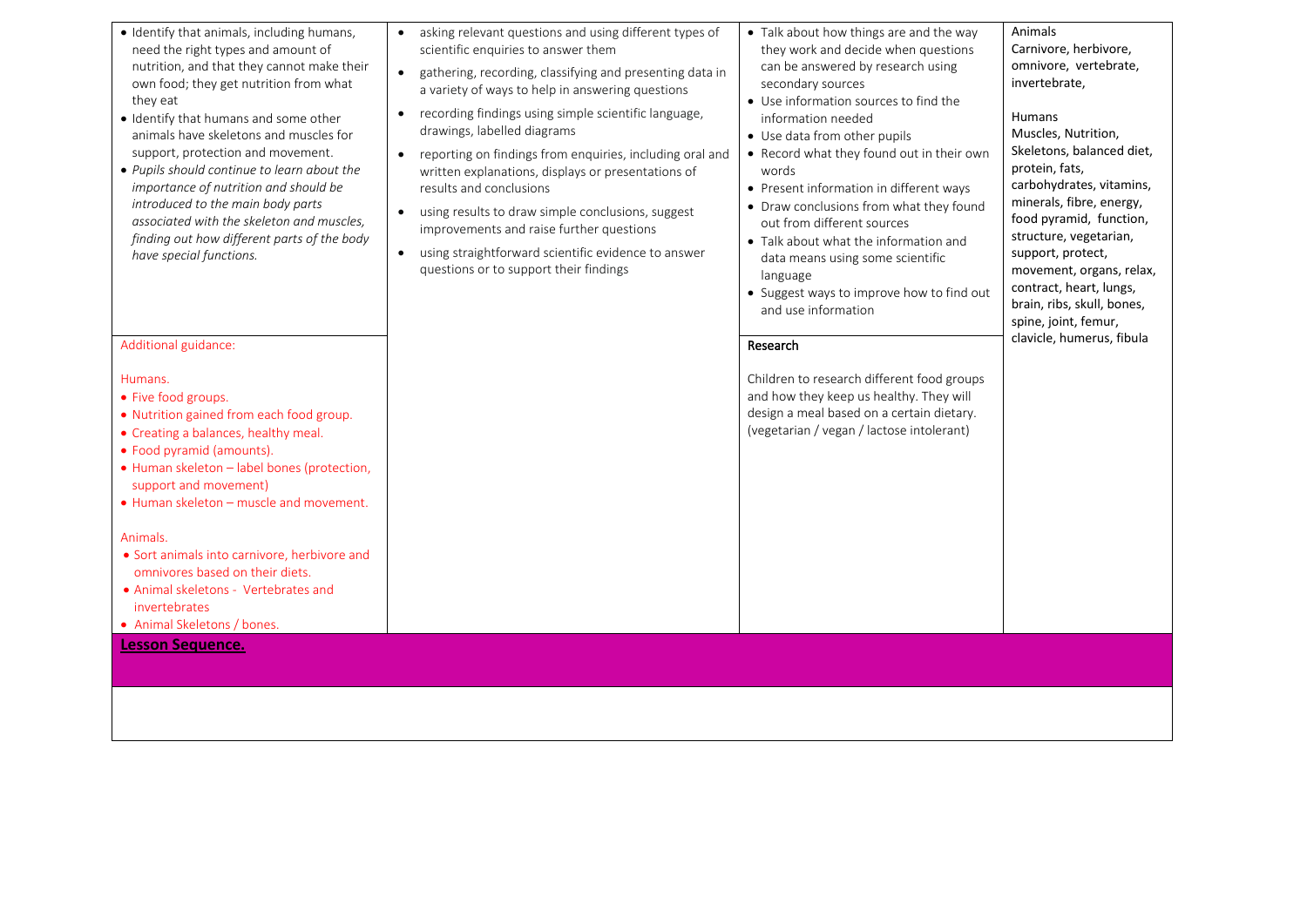| <b>Year 3 Rocks.</b>                                                                                                                                                                                                                                                                                                                                                                                                                                                                                                                                                                                                                                                                                                                                                                                                         |                                                                                                                                                                                                                                                                                                                                                                                                                                                                                                                                                                                                                                                                                                                                                                                                                                                                                                                                           |                                                                                                                                                                                                                                                                                                                                                                                                                                                                                                                                                                                                                                                                                                                  |                                                                                                                                                                                                                                                          |  |
|------------------------------------------------------------------------------------------------------------------------------------------------------------------------------------------------------------------------------------------------------------------------------------------------------------------------------------------------------------------------------------------------------------------------------------------------------------------------------------------------------------------------------------------------------------------------------------------------------------------------------------------------------------------------------------------------------------------------------------------------------------------------------------------------------------------------------|-------------------------------------------------------------------------------------------------------------------------------------------------------------------------------------------------------------------------------------------------------------------------------------------------------------------------------------------------------------------------------------------------------------------------------------------------------------------------------------------------------------------------------------------------------------------------------------------------------------------------------------------------------------------------------------------------------------------------------------------------------------------------------------------------------------------------------------------------------------------------------------------------------------------------------------------|------------------------------------------------------------------------------------------------------------------------------------------------------------------------------------------------------------------------------------------------------------------------------------------------------------------------------------------------------------------------------------------------------------------------------------------------------------------------------------------------------------------------------------------------------------------------------------------------------------------------------------------------------------------------------------------------------------------|----------------------------------------------------------------------------------------------------------------------------------------------------------------------------------------------------------------------------------------------------------|--|
| <b>National curriculum</b>                                                                                                                                                                                                                                                                                                                                                                                                                                                                                                                                                                                                                                                                                                                                                                                                   | <b>Scientific Skills</b>                                                                                                                                                                                                                                                                                                                                                                                                                                                                                                                                                                                                                                                                                                                                                                                                                                                                                                                  | <b>Enquiry Skills</b>                                                                                                                                                                                                                                                                                                                                                                                                                                                                                                                                                                                                                                                                                            | <b>Vocabulary</b>                                                                                                                                                                                                                                        |  |
| • Compare and group together different<br>kinds of rocks on the basis of their<br>appearance and simple physical properties<br>(sedimentary and igneous rock)<br>• Describe in simple terms how fossils are<br>formed when things that have lived are<br>trapped within rock<br>Recognise that soils are made from rocks and<br>organic matter.<br>Additional guidance:<br>Sort rocks into man made and naturally<br>occurring.<br>Learn how rocks are formed<br>(sedimentary, igneous and<br>metamorphic)<br>Describe the characteristics of rocks.<br>$\bullet$<br>Testing the properties of rocks.<br>Identify and name types of rocks based<br>on their characteristics and properties.<br>Know what a fossil is.<br>Learn how a fossil is formed.<br>$\bullet$<br>Identify fossils and what could be learnt<br>from it. | asking relevant questions and using different types of<br>$\bullet$<br>scientific enquiries to answer them<br>setting up simple practical enquiries and comparative<br>$\bullet$<br>tests<br>making systematic and careful observations<br>$\bullet$<br>gathering, recording, classifying and presenting data in<br>$\bullet$<br>a variety of ways to help in answering questions<br>• recording findings using simple scientific language,<br>drawings, labelled diagrams and keys<br>reporting on findings from enquiries, including oral and<br>$\bullet$<br>written explanations, displays or presentations of<br>results and conclusions<br>using results to draw simple conclusions<br>$\bullet$<br>identifying differences, similarities or changes related<br>$\bullet$<br>to simple scientific ideas and processes<br>using straightforward scientific evidence to answer<br>$\bullet$<br>questions or to support their findings | • Talk about how things are and the way<br>they work and decide when questions<br>can be answered by research using<br>secondary sources<br>• Use information sources to find the<br>information needed<br>• Use data from other pupils<br>• Record what they found out in their own<br>words<br>• Present information in different ways<br>• Draw conclusions from what they found<br>out from different sources<br>• Talk about what the information and<br>data means using some scientific<br>language<br>• Suggest ways to improve how to find out<br>and use information<br>Classification and identification<br>To devise comparative tests for rocks,<br>record and evaluate observations and<br>results | Rocks, appearance, grain,<br>crystal, permeable,<br>impermeable,<br>sedimentary, igneous,<br>metamorphic, absorbent,<br>texture, Fossils, Soils,<br>Sandstone, limestone,<br>slate, chalk, Granite,<br>Marble, Crystals,<br>characteristics, properties. |  |
| How soil is formed<br>The uses of soil.                                                                                                                                                                                                                                                                                                                                                                                                                                                                                                                                                                                                                                                                                                                                                                                      |                                                                                                                                                                                                                                                                                                                                                                                                                                                                                                                                                                                                                                                                                                                                                                                                                                                                                                                                           |                                                                                                                                                                                                                                                                                                                                                                                                                                                                                                                                                                                                                                                                                                                  |                                                                                                                                                                                                                                                          |  |
| <b>Lesson Sequence.</b>                                                                                                                                                                                                                                                                                                                                                                                                                                                                                                                                                                                                                                                                                                                                                                                                      |                                                                                                                                                                                                                                                                                                                                                                                                                                                                                                                                                                                                                                                                                                                                                                                                                                                                                                                                           |                                                                                                                                                                                                                                                                                                                                                                                                                                                                                                                                                                                                                                                                                                                  |                                                                                                                                                                                                                                                          |  |
|                                                                                                                                                                                                                                                                                                                                                                                                                                                                                                                                                                                                                                                                                                                                                                                                                              |                                                                                                                                                                                                                                                                                                                                                                                                                                                                                                                                                                                                                                                                                                                                                                                                                                                                                                                                           |                                                                                                                                                                                                                                                                                                                                                                                                                                                                                                                                                                                                                                                                                                                  |                                                                                                                                                                                                                                                          |  |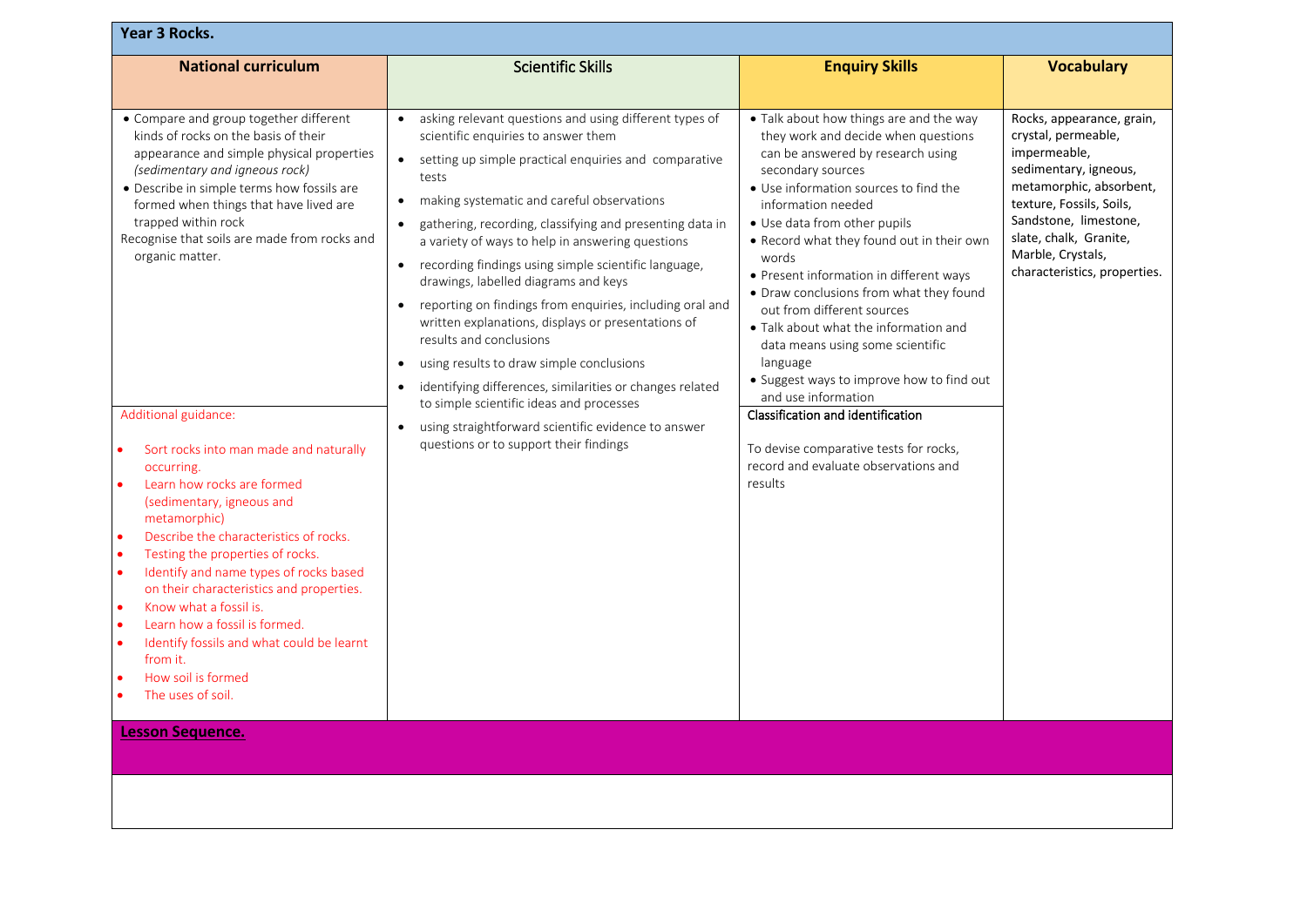| <b>Year 3 Light</b>                                                                                                                                                                                                                                                                                                                                                                                                                                                                                                                                                                                                                                                                                                                                                                                  |                                                                                                                                                                                                                                                                                                                                                                                                                                                                                                                                                                                                                                                                                                                                                                                                                                                                                                                                                                                                                                                                                                                                    |                                                                                                                                                                                                                                                                                                                                                                                                                                                                                                                                                                                           |                                                                                                                                                                                                                                                          |
|------------------------------------------------------------------------------------------------------------------------------------------------------------------------------------------------------------------------------------------------------------------------------------------------------------------------------------------------------------------------------------------------------------------------------------------------------------------------------------------------------------------------------------------------------------------------------------------------------------------------------------------------------------------------------------------------------------------------------------------------------------------------------------------------------|------------------------------------------------------------------------------------------------------------------------------------------------------------------------------------------------------------------------------------------------------------------------------------------------------------------------------------------------------------------------------------------------------------------------------------------------------------------------------------------------------------------------------------------------------------------------------------------------------------------------------------------------------------------------------------------------------------------------------------------------------------------------------------------------------------------------------------------------------------------------------------------------------------------------------------------------------------------------------------------------------------------------------------------------------------------------------------------------------------------------------------|-------------------------------------------------------------------------------------------------------------------------------------------------------------------------------------------------------------------------------------------------------------------------------------------------------------------------------------------------------------------------------------------------------------------------------------------------------------------------------------------------------------------------------------------------------------------------------------------|----------------------------------------------------------------------------------------------------------------------------------------------------------------------------------------------------------------------------------------------------------|
| <b>National curriculum</b>                                                                                                                                                                                                                                                                                                                                                                                                                                                                                                                                                                                                                                                                                                                                                                           | <b>Scientific Skills</b>                                                                                                                                                                                                                                                                                                                                                                                                                                                                                                                                                                                                                                                                                                                                                                                                                                                                                                                                                                                                                                                                                                           | <b>Enquiry Skills</b>                                                                                                                                                                                                                                                                                                                                                                                                                                                                                                                                                                     | <b>Vocabulary</b>                                                                                                                                                                                                                                        |
| Recognise that they need light in order to<br>see things and that dark is the absence of<br>light<br>Notice that light is reflected from<br>surfaces<br>Recognise that light from the sun can be<br>$\bullet$<br>dangerous and that there are ways to<br>protect their eyes<br>Recognise that shadows are formed<br>$\bullet$<br>when the light from a light source is<br>blocked by an opaque object<br>Find patterns in the way that the size of<br>shadows change.<br>Additional guidance:<br>Know light travels in a straight line.<br>Lights need to be in a direct line of an<br>object for it to be seen.<br>Sort objects into light and reflectors<br>Know that reflectors can be used to help<br>light travel.<br>Know what opaque, translucent and<br>transparent means and give examples. | asking relevant questions and using different types of<br>scientific enquiries to answer them<br>setting up simple practical enquiries and comparative<br>tests<br>making systematic and careful observations and,<br>$\bullet$<br>where appropriate, taking accurate measurements<br>using standard units, using a range of equipment<br>gathering, recording, classifying and presenting data in<br>$\bullet$<br>a variety of ways to help in answering questions<br>recording findings using simple scientific language,<br>$\bullet$<br>drawings, labelled diagrams and tables<br>reporting on findings from enquiries, including oral and<br>$\bullet$<br>written explanations, displays or presentations of<br>results and conclusions<br>using results to draw simple conclusions, make<br>$\bullet$<br>predictions for new values, suggest improvements and<br>raise further questions<br>identifying differences, similarities or changes related<br>$\bullet$<br>to simple scientific ideas and processes<br>Using straightforward scientific evidence to answer<br>$\bullet$<br>questions or to support their findings. | • Talk about where patterns may be<br>found and decide when questions can be<br>answered by pattern seeking<br>· Decide on which sets of data to collect,<br>what observations to make and what<br>equipment to use<br>• Use a range of equipment to collect data<br>using standard measures<br>• Make records using tables<br>• Begin to use and interpret data collected<br>• Talk about patterns using some scientific<br>language<br>• Suggest improvements to the way to look<br>for patterns<br>Pattern Seeking.<br>To find patterns when investigating how<br>shadows change size. | Rocks, appearance, grain,<br>crystal, permeable,<br>impermeable,<br>sedimentary, igneous,<br>metamorphic, absorbent,<br>texture, Fossils, Soils,<br>Sandstone, limestone,<br>slate, chalk, Granite,<br>Marble, Crystals,<br>characteristics, properties. |
| <b>Lesson Sequence.</b>                                                                                                                                                                                                                                                                                                                                                                                                                                                                                                                                                                                                                                                                                                                                                                              |                                                                                                                                                                                                                                                                                                                                                                                                                                                                                                                                                                                                                                                                                                                                                                                                                                                                                                                                                                                                                                                                                                                                    |                                                                                                                                                                                                                                                                                                                                                                                                                                                                                                                                                                                           |                                                                                                                                                                                                                                                          |
|                                                                                                                                                                                                                                                                                                                                                                                                                                                                                                                                                                                                                                                                                                                                                                                                      |                                                                                                                                                                                                                                                                                                                                                                                                                                                                                                                                                                                                                                                                                                                                                                                                                                                                                                                                                                                                                                                                                                                                    |                                                                                                                                                                                                                                                                                                                                                                                                                                                                                                                                                                                           |                                                                                                                                                                                                                                                          |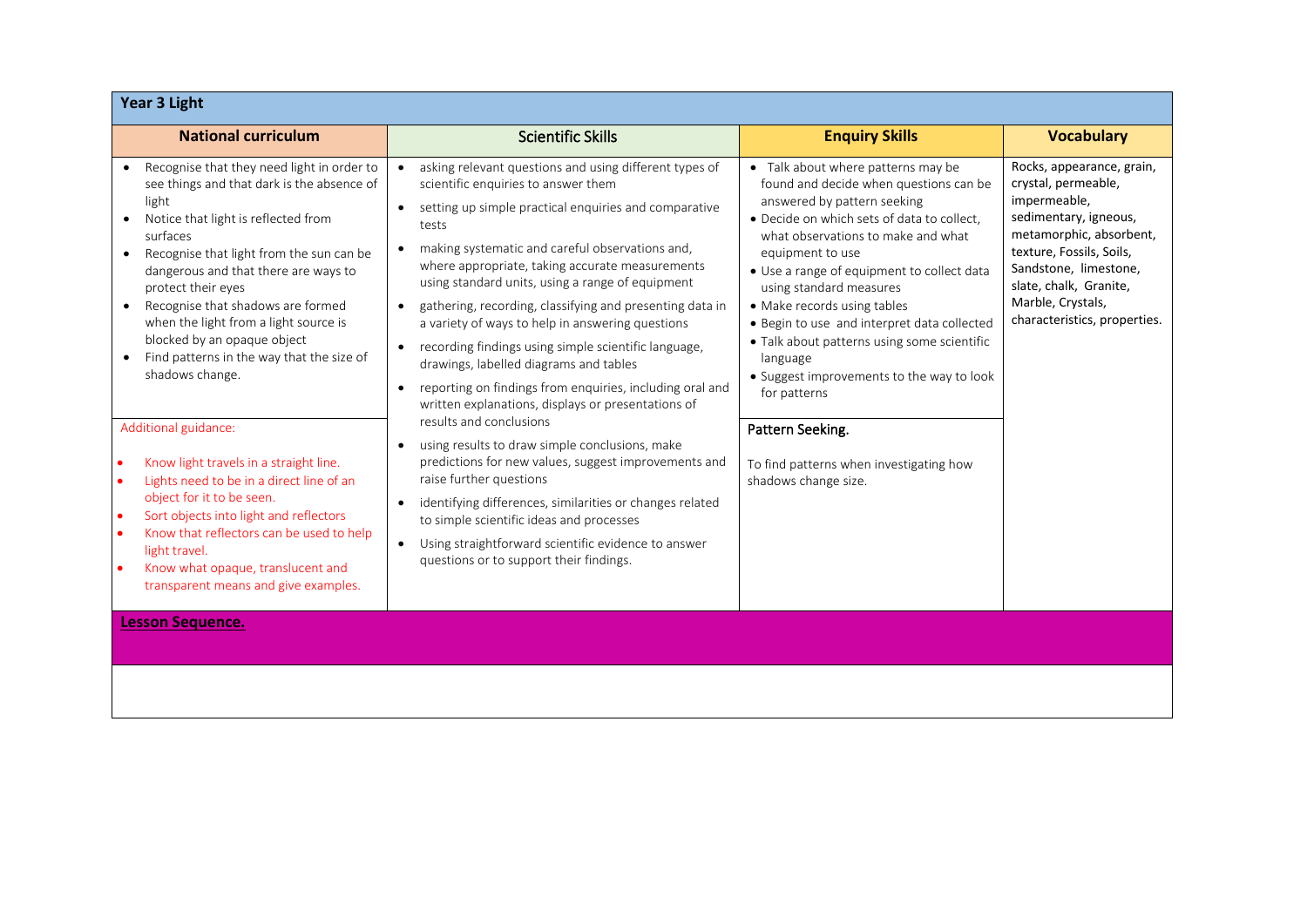| <b>Year 3 Forces</b>                                                                                                                                                                                                                                                                                                                                                                                                                                                                                                                                                                                                         |                                                                                                                                                                                                                                                                                                                                                                                                                                                                                                                                                                                                                                                                                                                                                          |                                                                                                                                                                                                                                                                                                                                                                                                                                                                                                                                                                                                                      |                                                                                                                                                                                                |
|------------------------------------------------------------------------------------------------------------------------------------------------------------------------------------------------------------------------------------------------------------------------------------------------------------------------------------------------------------------------------------------------------------------------------------------------------------------------------------------------------------------------------------------------------------------------------------------------------------------------------|----------------------------------------------------------------------------------------------------------------------------------------------------------------------------------------------------------------------------------------------------------------------------------------------------------------------------------------------------------------------------------------------------------------------------------------------------------------------------------------------------------------------------------------------------------------------------------------------------------------------------------------------------------------------------------------------------------------------------------------------------------|----------------------------------------------------------------------------------------------------------------------------------------------------------------------------------------------------------------------------------------------------------------------------------------------------------------------------------------------------------------------------------------------------------------------------------------------------------------------------------------------------------------------------------------------------------------------------------------------------------------------|------------------------------------------------------------------------------------------------------------------------------------------------------------------------------------------------|
| <b>National curriculum</b>                                                                                                                                                                                                                                                                                                                                                                                                                                                                                                                                                                                                   | <b>Scientific Skills</b>                                                                                                                                                                                                                                                                                                                                                                                                                                                                                                                                                                                                                                                                                                                                 | <b>Enquiry Skills</b>                                                                                                                                                                                                                                                                                                                                                                                                                                                                                                                                                                                                | <b>Vocabulary</b>                                                                                                                                                                              |
| • Compare how things move on different<br>surfaces<br>• Notice that some forces need contact<br>between two objects, but magnetic<br>forces can act at a distance<br>• Observe how magnets attract or repel<br>each other and attract some materials<br>and not others<br>• Compare and group together a variety of<br>everyday materials on the basis of<br>whether they are attracted to a magnet,<br>and identify some magnetic materials<br>• Describe magnets as having two poles<br>• Predict whether two magnets will attract<br>or repel each other, depending on which<br>poles are facing.<br>Additional guidance: | • asking relevant questions and using different types of<br>scientific enquiries to answer them<br>• setting up simple practical enquiries and fair tests<br>• gathering, recording, classifying and presenting data in a<br>variety of ways to help in answering questions<br>• recording findings using simple scientific language, bar<br>charts and tables<br>• reporting on findings from enquiries, including oral and<br>written explanations, displays or presentations of results<br>and conclusions<br>• using results to draw simple conclusions, make predictions<br>for new values, suggest improvements and raise further<br>questions<br>• Using straightforward scientific evidence to answer<br>questions or to support their findings. | • Talk about links between cause and<br>effect and with help pose a fair test<br>question<br>• Help to plan a fair test<br>• Decide what data to collect<br>• Decide what equipment to use and<br>how to make observations<br>• Use a range of equipment to collect<br>data using standard measures<br>• Make records using bar charts<br>• Begin to use and interpret data<br>collected through data loggers<br>• Draw simple conclusions from fair<br>tests<br>· Talk about and explain, simple causal<br>relationships using some scientific<br>language<br>• Suggest ways to improve fair tests<br>Fair Testing. | Magnetic, Force, Contact,<br>Attract, Repel, Friction,<br>Poles, Push, Pull, magnet,<br>non-magnetic, north pole,<br>south pole, repel, contract,<br>surface, strength,<br>resistant, contact. |
| Sort forces into push and pull<br>Demonstrate how some forces don't<br>need contacts (magnetic / Gravity)                                                                                                                                                                                                                                                                                                                                                                                                                                                                                                                    |                                                                                                                                                                                                                                                                                                                                                                                                                                                                                                                                                                                                                                                                                                                                                          | To carry out a fair test on magnets and use<br>findings to draw conclusions.                                                                                                                                                                                                                                                                                                                                                                                                                                                                                                                                         |                                                                                                                                                                                                |
| <b>Lesson Sequence.</b>                                                                                                                                                                                                                                                                                                                                                                                                                                                                                                                                                                                                      |                                                                                                                                                                                                                                                                                                                                                                                                                                                                                                                                                                                                                                                                                                                                                          |                                                                                                                                                                                                                                                                                                                                                                                                                                                                                                                                                                                                                      |                                                                                                                                                                                                |
|                                                                                                                                                                                                                                                                                                                                                                                                                                                                                                                                                                                                                              |                                                                                                                                                                                                                                                                                                                                                                                                                                                                                                                                                                                                                                                                                                                                                          |                                                                                                                                                                                                                                                                                                                                                                                                                                                                                                                                                                                                                      |                                                                                                                                                                                                |

| <b>Year 4 Animals including Humans</b>                                                                                                                                                                                                                                             |                                                                                                                                                                                                                                                                                   |                                                                                                                                                                                                                            |                                                                                                                                               |
|------------------------------------------------------------------------------------------------------------------------------------------------------------------------------------------------------------------------------------------------------------------------------------|-----------------------------------------------------------------------------------------------------------------------------------------------------------------------------------------------------------------------------------------------------------------------------------|----------------------------------------------------------------------------------------------------------------------------------------------------------------------------------------------------------------------------|-----------------------------------------------------------------------------------------------------------------------------------------------|
| <b>National curriculum</b>                                                                                                                                                                                                                                                         | <b>Scientific Skills</b>                                                                                                                                                                                                                                                          | <b>Enquiry Skills</b>                                                                                                                                                                                                      | <b>Vocabulary</b>                                                                                                                             |
| • Describe the simple functions of the basic<br>parts of the digestive system in humans<br>• Identify the different types of teeth in<br>humans and their simple functions<br>• Construct and interpret a variety of food<br>chains, identifying producers, predators<br>and prey. | asking relevant questions and using different types of<br>scientific enquiries to answer them<br>setting up simple practical enquiries, comparative and<br>fair tests<br>making systematic and careful observations and, where<br>appropriate, taking accurate measurements using | • Talk about links between cause and<br>effect and with help pose a fair test<br>question<br>• Help to plan a fair test<br>• Decide what data to collect<br>• Decide what equipment to use and<br>how to make observations | Teeth<br>Carnivore, herbivore,<br>omnivore, tooth, incisor,<br>molar, canine, biting,<br>holding, tearing, grinding,<br>root, gum, jaw, bone, |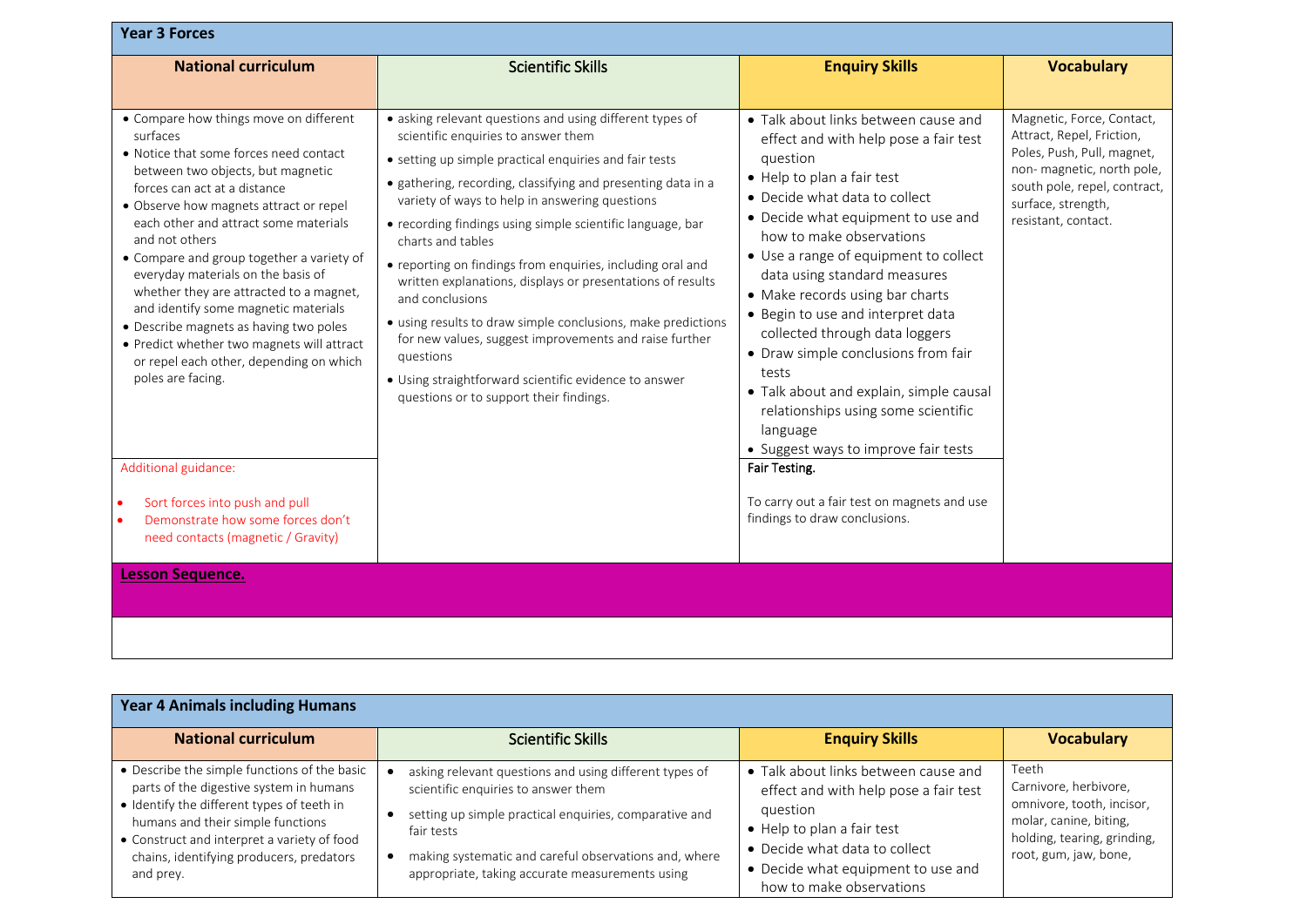| Additional guidance:<br><b>Humans</b><br>• Recap - carnivore, herbivore and<br>omnivores animals and lead into human<br>diets. (Vegan, vegetarian). Link into<br>teeth.<br>• Animal teeth being different and why.<br>• Name different types of human teeth<br>· Identify the function of the teeth.<br>• Learn how to check teeth healthy.<br>• Identify and locate main organs of the<br>digestive system.<br>• Learn how the digestive system works. | standard units, using a range of equipment, including<br>thermometers and data loggers<br>gathering, recording and presenting data in a variety of<br>$\bullet$<br>ways to help in answering questions<br>recording findings using simple scientific language, bar<br>$\bullet$<br>charts, and tables<br>reporting on findings from enquiries, including oral and<br>$\bullet$<br>written explanations, displays or presentations of results<br>and conclusions<br>using results to draw simple conclusions, make<br>$\bullet$<br>predictions for new values, suggest improvements and<br>raise further questions<br>identifying differences, similarities or changes related to<br>$\bullet$<br>simple scientific ideas and processes | • Use a range of equipment to collect<br>data using standard measures<br>• Make records using bar charts<br>• Begin to use and interpret data<br>collected through data loggers<br>• Draw simple conclusions from fair<br>tests<br>• Talk about and explain, simple causal<br>relationships using some scientific<br>language<br>• Suggest ways to improve fair tests<br><b>Fair Test</b><br>Which drinks are best for our teeth? | tooth decay, plaque,<br>enamel.<br>Digestion.<br>Digestion, digestive<br>system, food, nutrients,<br>mouth, tongue, teeth,<br>stomach oesophagus,<br>small intestine, large<br>intestine, rectum, anus,<br>mucus, acid, absorption<br>Animals<br>Herbivore, carnivore,<br>omnivore, |
|---------------------------------------------------------------------------------------------------------------------------------------------------------------------------------------------------------------------------------------------------------------------------------------------------------------------------------------------------------------------------------------------------------------------------------------------------------|----------------------------------------------------------------------------------------------------------------------------------------------------------------------------------------------------------------------------------------------------------------------------------------------------------------------------------------------------------------------------------------------------------------------------------------------------------------------------------------------------------------------------------------------------------------------------------------------------------------------------------------------------------------------------------------------------------------------------------------|-----------------------------------------------------------------------------------------------------------------------------------------------------------------------------------------------------------------------------------------------------------------------------------------------------------------------------------------------------------------------------------------------------------------------------------|-------------------------------------------------------------------------------------------------------------------------------------------------------------------------------------------------------------------------------------------------------------------------------------|
| Animals.<br>• Animal diets - carnivore, herbivore and<br>omnivores<br>• Food chains / Food webs.<br><b>Lesson Sequence.</b>                                                                                                                                                                                                                                                                                                                             | Using straightforward scientific evidence to answer<br>$\bullet$<br>questions or to support their findings.                                                                                                                                                                                                                                                                                                                                                                                                                                                                                                                                                                                                                            |                                                                                                                                                                                                                                                                                                                                                                                                                                   | Predator, food chain, prey,<br>producer, consumer, food<br>webs, ecosystem, habitat.                                                                                                                                                                                                |

| Year 4 Living Things and their Habitat                                                                                                                                                                                                                                                                                                                     |                                                                                                                                                                                                                                                                                                                                                                                                                                                                                                                                                     |                                                                                                                                                                                                                                                                                                                                                                                                                                                                                                                                                  |                                                                                                                                                                                                                                                                                  |  |
|------------------------------------------------------------------------------------------------------------------------------------------------------------------------------------------------------------------------------------------------------------------------------------------------------------------------------------------------------------|-----------------------------------------------------------------------------------------------------------------------------------------------------------------------------------------------------------------------------------------------------------------------------------------------------------------------------------------------------------------------------------------------------------------------------------------------------------------------------------------------------------------------------------------------------|--------------------------------------------------------------------------------------------------------------------------------------------------------------------------------------------------------------------------------------------------------------------------------------------------------------------------------------------------------------------------------------------------------------------------------------------------------------------------------------------------------------------------------------------------|----------------------------------------------------------------------------------------------------------------------------------------------------------------------------------------------------------------------------------------------------------------------------------|--|
| <b>National curriculum</b>                                                                                                                                                                                                                                                                                                                                 | <b>Scientific Skills</b>                                                                                                                                                                                                                                                                                                                                                                                                                                                                                                                            | <b>Enquiry Skills</b>                                                                                                                                                                                                                                                                                                                                                                                                                                                                                                                            | <b>Vocabulary</b>                                                                                                                                                                                                                                                                |  |
| • Recognise that living things can be grouped<br>in a variety of ways<br>• Explore and use classification keys to help<br>group, identify and name a variety of living<br>things in their local and wider environment<br>• Recognise that environments can change<br>and that this can sometimes pose dangers<br>to living things.<br>Additional guidance: | asking relevant questions and using different types of<br>scientific enquiries to answer them<br>gathering, recording, classifying and presenting data in<br>a variety of ways to help in answering questions<br>recording findings using simple scientific language,<br>drawings, labelled diagrams<br>reporting on findings from enquiries, including oral and<br>written explanations, displays or presentations of<br>results and conclusions<br>using straightforward scientific evidence to answer<br>questions or to support their findings. | • Talk about things changing and decide<br>when questions can be answered by<br>observing over time<br>• Decide what observations to make, how<br>often and what equipment to use<br>• Use a range of equipment to collect data<br>using standard measures<br>• Make records using tables and bar charts<br>• Begin to use an interpret graphs<br>produced by data loggers<br>• Draw simple conclusions from the<br>changes observed<br>• Talk about some changes using scientific<br>language<br>• Suggest improvements to the ways<br>observed | Vertebrates, invertebrates,<br>Fish, Amphibians, Reptiles,<br>Birds, Mammals,<br>Invertebrates, Snails, Slugs,<br>Worms, Spiders, Insects,<br>Environment, Habitats,<br>Flowering, non-flowering<br>plants, animals, plants,<br>population, development,<br>litter deforestation |  |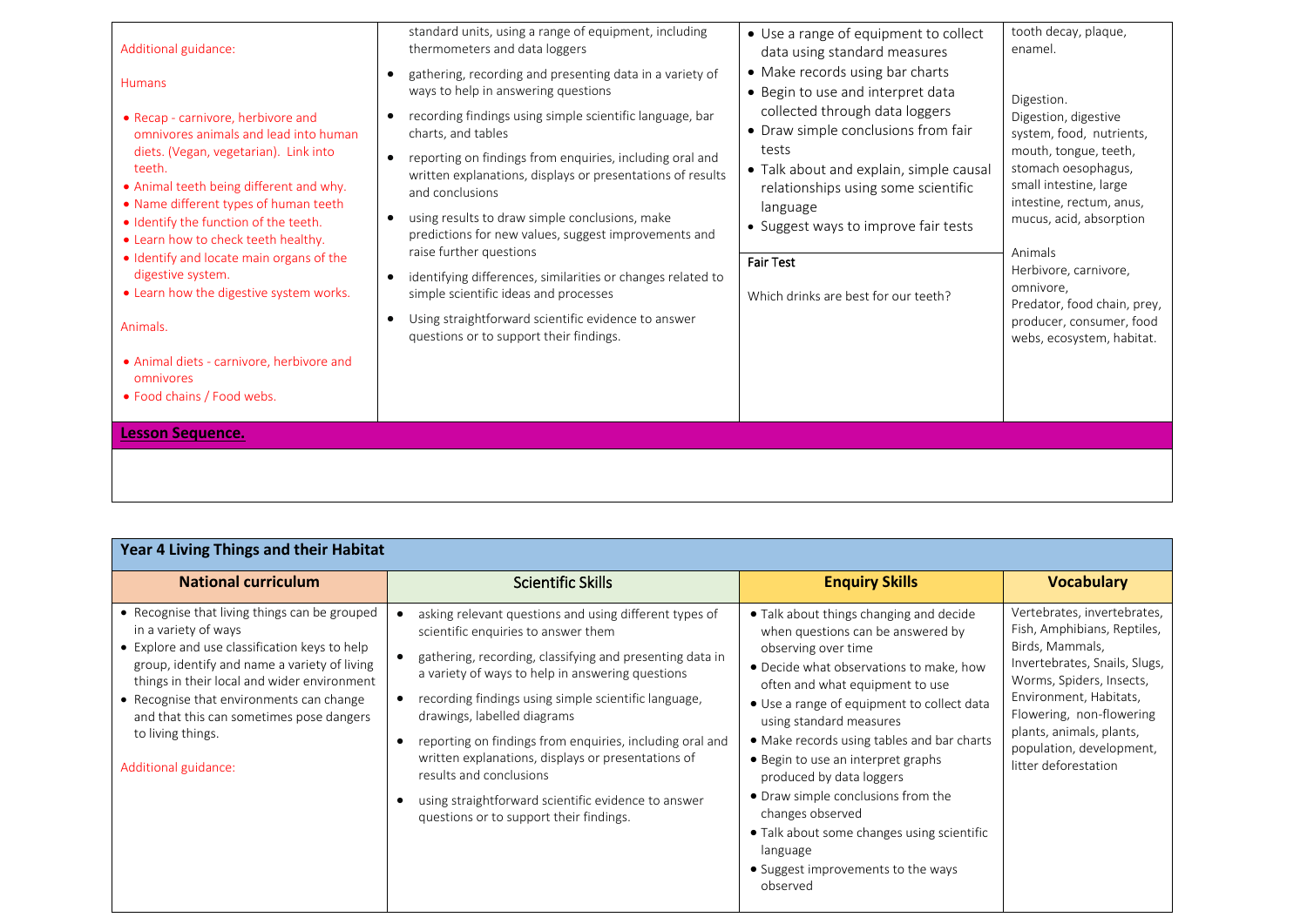|                         | Observation over time.                                                              |  |
|-------------------------|-------------------------------------------------------------------------------------|--|
|                         | Observe living things in their local<br>environment at different times of the year. |  |
| <b>Lesson Sequence.</b> |                                                                                     |  |
|                         |                                                                                     |  |

| <b>Year 4 States of Matter</b>                                                                                                                                                                                                                                                                                                                                                                                                                                                                                                                                                                                                                                                                                                                                                                                                                                                                                                                                                                                                                                                 |                                                                                                                                                                                                                                                                                                                                                                                                                                                                                                                                                                                                                                                                                                                                                                                                                                                                                                                                                                                                                            |                                                                                                                                                                                                                                                                                                                                                                                                                                                                                                                                                                                                                         |                                                                                                                                                                                                                                                                                                                      |
|--------------------------------------------------------------------------------------------------------------------------------------------------------------------------------------------------------------------------------------------------------------------------------------------------------------------------------------------------------------------------------------------------------------------------------------------------------------------------------------------------------------------------------------------------------------------------------------------------------------------------------------------------------------------------------------------------------------------------------------------------------------------------------------------------------------------------------------------------------------------------------------------------------------------------------------------------------------------------------------------------------------------------------------------------------------------------------|----------------------------------------------------------------------------------------------------------------------------------------------------------------------------------------------------------------------------------------------------------------------------------------------------------------------------------------------------------------------------------------------------------------------------------------------------------------------------------------------------------------------------------------------------------------------------------------------------------------------------------------------------------------------------------------------------------------------------------------------------------------------------------------------------------------------------------------------------------------------------------------------------------------------------------------------------------------------------------------------------------------------------|-------------------------------------------------------------------------------------------------------------------------------------------------------------------------------------------------------------------------------------------------------------------------------------------------------------------------------------------------------------------------------------------------------------------------------------------------------------------------------------------------------------------------------------------------------------------------------------------------------------------------|----------------------------------------------------------------------------------------------------------------------------------------------------------------------------------------------------------------------------------------------------------------------------------------------------------------------|
| <b>National curriculum</b>                                                                                                                                                                                                                                                                                                                                                                                                                                                                                                                                                                                                                                                                                                                                                                                                                                                                                                                                                                                                                                                     | <b>Scientific Skills</b>                                                                                                                                                                                                                                                                                                                                                                                                                                                                                                                                                                                                                                                                                                                                                                                                                                                                                                                                                                                                   | <b>Enquiry Skills</b>                                                                                                                                                                                                                                                                                                                                                                                                                                                                                                                                                                                                   | <b>Vocabulary</b>                                                                                                                                                                                                                                                                                                    |
| • Compare and group materials together, according to<br>whether they are solids, liquids or gases<br>• Observe that some materials change state when they are<br>heated or cooled, and measure or research the<br>temperature at which this happens in degrees Celsius<br>$(^{\circ}C)$<br>• Identify the part played by evaporation and<br>condensation in the water cycle and associate the rate of<br>evaporation with temperature.<br>Additional guidance:<br>• Sort objects into solid, liquid gases.<br>• Particle model to show the different states of matter.<br>• Explore the properties of gas.<br>• Observe that materials change state when they are<br>heated or cooled.<br>• Research the temperature needed for materials to<br>change state.<br>• Know the stages of the water cycle.<br>• Describe each stage of the water cycle.<br>• Know the process of evaporation.<br>• Know the process of condensation.<br>• Identify the part played by evaporation and<br>condensation in the water cycle and associate the rate of<br>evaporation with temperature | asking relevant questions and using different<br>types of scientific enquiries to answer them<br>setting up simple practical enquiries, comparative<br>and fair tests<br>making systematic and careful observations and,<br>$\bullet$<br>where appropriate, taking accurate<br>measurements using standard units, using a<br>range of equipment, including thermometers and<br>data loggers<br>gathering, recording, classifying and presenting<br>data in a variety of ways to help in answering<br>questions<br>recording findings using simple scientific<br>language, drawings, labelled diagrams, keys, bar<br>charts, and tables<br>reporting on findings from enquiries, including<br>oral and written explanations, displays or<br>presentations of results and conclusions<br>using results to draw simple conclusions, make<br>predictions for new values, suggest<br>improvements and raise further questions<br>using straightforward scientific evidence to<br>answer questions or to support their findings. | • Talk about how things are and the way<br>they work and decide when questions<br>can be answered by research using<br>secondary sources<br>• Use information sources to find the<br>information needed<br>• Use data from other pupils<br>• Record what they found out in their own<br>words<br>• Present information in different ways<br>• Draw conclusions from what they found<br>out from different sources<br>• Talk about what the information and<br>data means using some scientific<br>language<br>• Suggest ways to improve how to find out<br>and use information<br>Research<br>Research the water cycle. | Solid, Liquid, Gas,<br>air, Evaporation,<br>Condensation,<br>Particles,<br>Temperature,<br>Freezing, Heating,<br>Oxygen, powder,<br>grain, granular,<br>crystals, ice,<br>water, steam,<br>water vapour,<br>heated, heating,<br>cooled, cooling<br>, degrees Celsius,<br>melt, freeze,<br>solidify, melting<br>point |
| <b>Lesson Sequence.</b>                                                                                                                                                                                                                                                                                                                                                                                                                                                                                                                                                                                                                                                                                                                                                                                                                                                                                                                                                                                                                                                        |                                                                                                                                                                                                                                                                                                                                                                                                                                                                                                                                                                                                                                                                                                                                                                                                                                                                                                                                                                                                                            |                                                                                                                                                                                                                                                                                                                                                                                                                                                                                                                                                                                                                         |                                                                                                                                                                                                                                                                                                                      |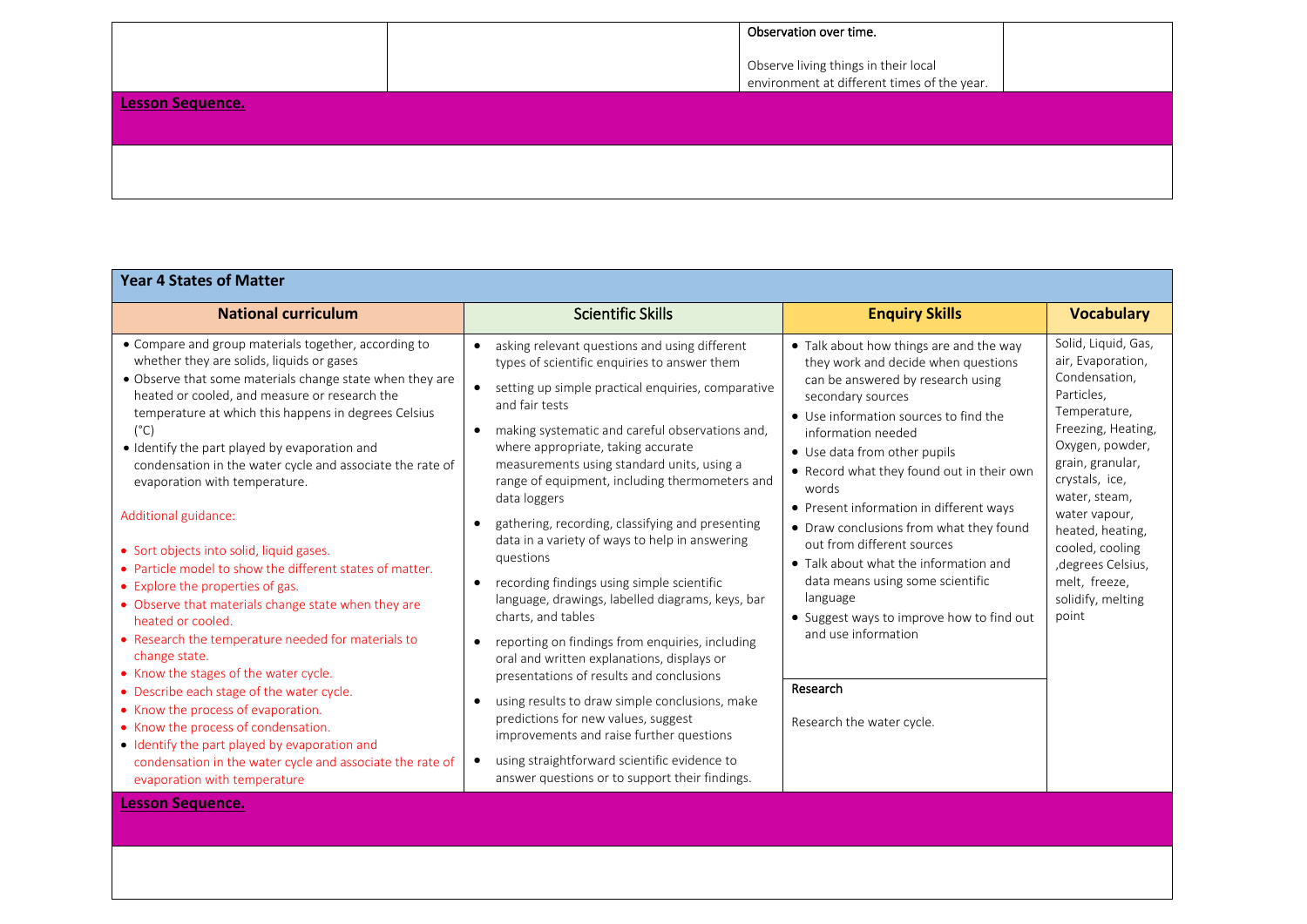| <b>Year 4 Electricity</b>                                                                                                                                                                                                                                                                                                                                                                                                                                                                                                                                                                                                                                               |                                                                                                                                                                                                                                                                                                                                                                                                                                                                                                                                                                                                                                                                                                                                                                                                                                                                                                                                                                                                                                                                               |                                                                                                                                                                                                                                                                                                                                                                                                                                                                                                                                                                                                                                                                                                                                                                  |                                                                                                                                                                                                                                    |
|-------------------------------------------------------------------------------------------------------------------------------------------------------------------------------------------------------------------------------------------------------------------------------------------------------------------------------------------------------------------------------------------------------------------------------------------------------------------------------------------------------------------------------------------------------------------------------------------------------------------------------------------------------------------------|-------------------------------------------------------------------------------------------------------------------------------------------------------------------------------------------------------------------------------------------------------------------------------------------------------------------------------------------------------------------------------------------------------------------------------------------------------------------------------------------------------------------------------------------------------------------------------------------------------------------------------------------------------------------------------------------------------------------------------------------------------------------------------------------------------------------------------------------------------------------------------------------------------------------------------------------------------------------------------------------------------------------------------------------------------------------------------|------------------------------------------------------------------------------------------------------------------------------------------------------------------------------------------------------------------------------------------------------------------------------------------------------------------------------------------------------------------------------------------------------------------------------------------------------------------------------------------------------------------------------------------------------------------------------------------------------------------------------------------------------------------------------------------------------------------------------------------------------------------|------------------------------------------------------------------------------------------------------------------------------------------------------------------------------------------------------------------------------------|
| <b>National curriculum</b>                                                                                                                                                                                                                                                                                                                                                                                                                                                                                                                                                                                                                                              | <b>Scientific Skills</b>                                                                                                                                                                                                                                                                                                                                                                                                                                                                                                                                                                                                                                                                                                                                                                                                                                                                                                                                                                                                                                                      | <b>Enquiry Skills</b>                                                                                                                                                                                                                                                                                                                                                                                                                                                                                                                                                                                                                                                                                                                                            | <b>Vocabulary</b>                                                                                                                                                                                                                  |
| Identify common appliances that run on<br>electricity<br>Construct a simple series electrical<br>circuit, identifying and naming its basic<br>parts, including cells, wires, bulbs,<br>switches and buzzers<br>Identify whether or not a lamp will light<br>in a simple series circuit, based on<br>whether or not the lamp is part of a<br>complete loop with a battery<br>Recognise that a switch opens and closes<br>a circuit and associate this with whether<br>or not a lamp lights in a simple series<br>circuit<br>Recognise some common conductors<br>$\bullet$<br>and insulators, and associate metals with<br>being good conductors.<br>Additional guidance: | asking relevant questions and using different types of<br>$\bullet$<br>scientific enquiries to answer them<br>setting up simple practical enquiries, comparative and<br>fair tests<br>making systematic and careful observations and, where<br>$\bullet$<br>appropriate, taking accurate measurements using<br>standard units, using a range of equipment, including<br>thermometers and data loggers<br>recording findings using simple scientific language,<br>drawings, labelled diagrams, keys, bar charts, and<br>tables<br>reporting on findings from enquiries, including oral and<br>$\bullet$<br>written explanations, displays or presentations of<br>results and conclusions<br>using results to draw simple conclusions, make<br>$\bullet$<br>predictions for new values, suggest improvements and<br>raise further questions<br>identifying differences, similarities or changes related<br>$\bullet$<br>to simple scientific ideas and processes<br>using straightforward scientific evidence to answer<br>$\bullet$<br>questions or to support their findings. | • Talk about where patterns may be found<br>and decide when questions can be<br>answered by pattern seeking<br>· Decide on which sets of data to collect,<br>what observations to make and what<br>equipment to use<br>• Use a range of equipment to collect data<br>using standard measures<br>• Make records using tables, bar charts of<br>simple scatter graphs<br>• Begin to use and interpret data collected<br>through data loggers<br>• Draw conclusions about simple patterns<br>between two sets of data<br>• Talk about patterns using some scientific<br>language<br>• Suggest improvements to the way to look<br>for patterns<br><b>Pattern Seeking</b><br>What happens when you add/remove<br>batteries/lamps as part of an electrical<br>circuit? | Cells, Wires, Bulbs,<br>Switches, Buzzers, Battery,<br>Circuit, Series, Conductors,<br>Insulators, appliances,<br>electricity, electrical,<br>danger, electrical safety<br>sign, open, closed,<br>components, plug motor,<br>mains |
| <b>Lesson Sequence.</b>                                                                                                                                                                                                                                                                                                                                                                                                                                                                                                                                                                                                                                                 |                                                                                                                                                                                                                                                                                                                                                                                                                                                                                                                                                                                                                                                                                                                                                                                                                                                                                                                                                                                                                                                                               |                                                                                                                                                                                                                                                                                                                                                                                                                                                                                                                                                                                                                                                                                                                                                                  |                                                                                                                                                                                                                                    |
|                                                                                                                                                                                                                                                                                                                                                                                                                                                                                                                                                                                                                                                                         |                                                                                                                                                                                                                                                                                                                                                                                                                                                                                                                                                                                                                                                                                                                                                                                                                                                                                                                                                                                                                                                                               |                                                                                                                                                                                                                                                                                                                                                                                                                                                                                                                                                                                                                                                                                                                                                                  |                                                                                                                                                                                                                                    |

| <b>Year 4 Sound</b>                                                                                                                                                        |                                                                                                                                                                                                                                                                                       |                                                                                                                                                                                                                                                                                                                                              |                                                                                                                                                                                                 |
|----------------------------------------------------------------------------------------------------------------------------------------------------------------------------|---------------------------------------------------------------------------------------------------------------------------------------------------------------------------------------------------------------------------------------------------------------------------------------|----------------------------------------------------------------------------------------------------------------------------------------------------------------------------------------------------------------------------------------------------------------------------------------------------------------------------------------------|-------------------------------------------------------------------------------------------------------------------------------------------------------------------------------------------------|
| <b>National curriculum</b>                                                                                                                                                 | <b>Scientific Skills</b>                                                                                                                                                                                                                                                              | <b>Enquiry Skills</b>                                                                                                                                                                                                                                                                                                                        | <b>Vocabulary</b>                                                                                                                                                                               |
| Identify how sounds are<br>made, associating some of<br>them with something<br>vibrating<br>Recognise that vibrations<br>from sounds travel through a<br>medium to the ear | asking relevant questions and using different types of<br>scientific enquiries to answer them<br>making systematic and careful observations and, where<br>appropriate<br>gathering, recording, classifying and presenting data in a<br>variety of ways to help in answering questions | • Talk about criteria to use to sort and classify things<br>• Decide what equipment to use to identify and classify<br>things<br>• Talk about things that can be grouped and decide<br>when questions can be answered by sorting and<br>classifying<br>• Carry out simple tests to sort and classify according to<br>properties or behaviour | Volume, Vibration,<br>Wave, Pitch, Tone,<br>Speaker, sound source,<br>noise vibrate, travel,<br>solid, liquid, gas, tune,<br>high, low, volume,<br>loud, quiet, fainter,<br>muffle, insulation, |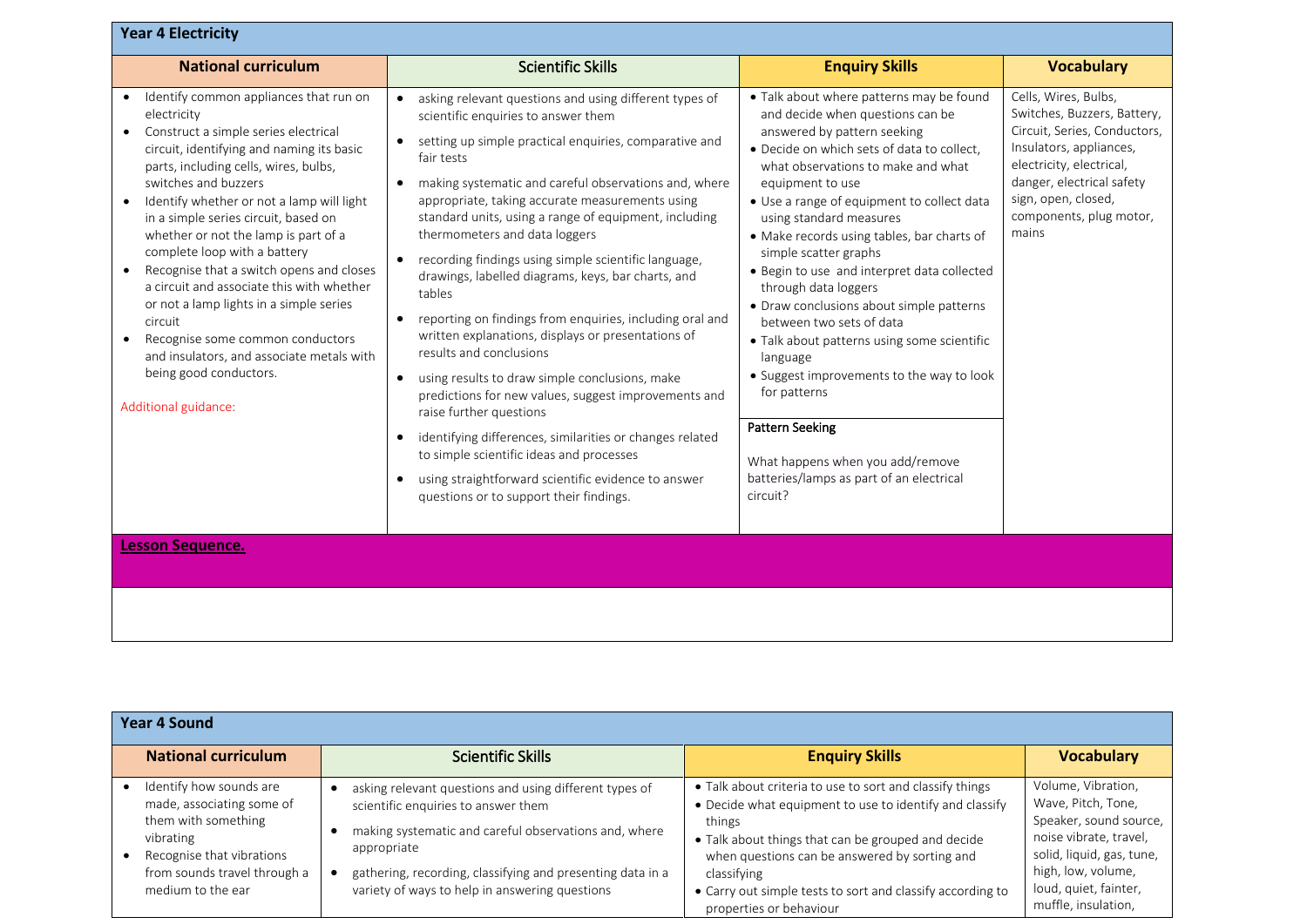| Find patterns between the<br>pitch of a sound and features<br>of the object that produced it<br>Find patterns between the<br>volume of a sound and the<br>strength of the vibrations<br>that produced it<br>Recognise that sounds get<br>fainter as the distance from<br>the sound source increases.<br>Find out how the pitch and<br>volume of sounds can be<br>changed in a variety of ways. | reporting on findings from enquiries, including oral and<br>written explanations, displays or presentations of results<br>and conclusions<br>using results to draw simple conclusions, make<br>predictions for new values, suggest improvements and<br>raise further questions<br>using straightforward scientific evidence to answer<br>questions or to support their findings. | • Use Carroll diagrams, Venn diagrams and more<br>complex tables to sort things<br>• Use simple keys and branching databases to identify<br>things<br>• Make simple branching data bases (keys) for things that<br>have clear differences<br>• Draw simple conclusions about things that have been<br>sorted and classified<br>• Talk about the similarities and differences identified<br>using some scientific language<br>• Suggest improvements to the way they sort and<br>classify things<br>Classification and identification. | instrument,<br>percussion, strings,<br>brass, woodwind,<br>tuned instrument |
|------------------------------------------------------------------------------------------------------------------------------------------------------------------------------------------------------------------------------------------------------------------------------------------------------------------------------------------------------------------------------------------------|----------------------------------------------------------------------------------------------------------------------------------------------------------------------------------------------------------------------------------------------------------------------------------------------------------------------------------------------------------------------------------|---------------------------------------------------------------------------------------------------------------------------------------------------------------------------------------------------------------------------------------------------------------------------------------------------------------------------------------------------------------------------------------------------------------------------------------------------------------------------------------------------------------------------------------|-----------------------------------------------------------------------------|
| Additional guidance:                                                                                                                                                                                                                                                                                                                                                                           |                                                                                                                                                                                                                                                                                                                                                                                  | Based on the childrens own criteria, sort musical<br>instruments.                                                                                                                                                                                                                                                                                                                                                                                                                                                                     |                                                                             |
| <b>Lesson Sequence.</b>                                                                                                                                                                                                                                                                                                                                                                        |                                                                                                                                                                                                                                                                                                                                                                                  |                                                                                                                                                                                                                                                                                                                                                                                                                                                                                                                                       |                                                                             |
|                                                                                                                                                                                                                                                                                                                                                                                                |                                                                                                                                                                                                                                                                                                                                                                                  |                                                                                                                                                                                                                                                                                                                                                                                                                                                                                                                                       |                                                                             |

| <b>Year 5 Animals including Humans</b>                                                                                                                                                                                                                                                                                                                                                                          |                                                                                                                                                                                                                                                                                                                                                                                                                                                                                                                                                                                                                                                                                                                                             |                                                                                                                                                                                                                                                                                                                                                                                                                                                                                                                                                                                                                                                                                                                                               |                                                                                                                                                                                                                                                                                                                                                                                                                         |
|-----------------------------------------------------------------------------------------------------------------------------------------------------------------------------------------------------------------------------------------------------------------------------------------------------------------------------------------------------------------------------------------------------------------|---------------------------------------------------------------------------------------------------------------------------------------------------------------------------------------------------------------------------------------------------------------------------------------------------------------------------------------------------------------------------------------------------------------------------------------------------------------------------------------------------------------------------------------------------------------------------------------------------------------------------------------------------------------------------------------------------------------------------------------------|-----------------------------------------------------------------------------------------------------------------------------------------------------------------------------------------------------------------------------------------------------------------------------------------------------------------------------------------------------------------------------------------------------------------------------------------------------------------------------------------------------------------------------------------------------------------------------------------------------------------------------------------------------------------------------------------------------------------------------------------------|-------------------------------------------------------------------------------------------------------------------------------------------------------------------------------------------------------------------------------------------------------------------------------------------------------------------------------------------------------------------------------------------------------------------------|
| <b>National curriculum</b>                                                                                                                                                                                                                                                                                                                                                                                      | <b>Scientific Skills</b>                                                                                                                                                                                                                                                                                                                                                                                                                                                                                                                                                                                                                                                                                                                    | <b>Enquiry Skills</b>                                                                                                                                                                                                                                                                                                                                                                                                                                                                                                                                                                                                                                                                                                                         | <b>Vocabulary</b>                                                                                                                                                                                                                                                                                                                                                                                                       |
| • Describe the changes as humans develop<br>to old age.<br>Additional guidance:<br><b>Humans</b><br>Recognise the stages of growth and<br>development.<br>Gestation period in humans.<br>Development during childhood and the<br>needs.<br>Initial changes inside and outside the<br>body during puberty.<br>Compare puberty between boys and<br>girls.<br>How the body changes during adulthood<br>to old age. | • planning different types of scientific enquiries to<br>answer questions, including recognising and<br>controlling variables where necessary<br>• taking measurements, using a range of scientific<br>equipment, with increasing accuracy and<br>precision, taking repeat readings when<br>appropriate<br>• recording data and results of increasing<br>complexity using scientific diagrams and labels,<br>classification keys, tables, scatter graphs, bar and<br>line graphs<br>• using test results to make predictions to set up<br>further comparative and fair tests<br>• reporting and presenting findings from enquiries,<br>including conclusions, causal relationships and<br>explanations of and a degree of trust in results, | Recognise when research using secondary<br>sources will help to answer questions<br>Decide what sources of information might<br>answer questions<br>Use relevant information and data from a range<br>of secondary sources<br>Recognise how data has been obtained<br>Start to notice when information or data is<br>biased or based on opinions rather than facts<br>Present findings in suitable formats<br>Draw valid conclusions from own research<br>Talk about and explain research using scientific<br>knowledge and understanding<br>Evaluate how well their research has answered<br>the question<br>Recognise that some scientific questions may not<br>have been answered definitively<br>Draw valid conclusions based on the data | Humans<br>Foetus, Embryo, Womb,<br>Gestation, Baby, Toddler,<br>Teenager, Elderly, Growth,<br>Development, Puberty,<br>fertilisation, egg cell,<br>sperm cell, baby; infant;<br>toddler; child; adolescent;<br>teenager; young adult,<br>mature adult, old age,<br>elderly, life cycle,<br>hormones.<br>Animals.<br>Reproduce, grow,<br>reproduction, life cycle,<br>mammal, amphibian,<br>insect, bird, fish, reptile, |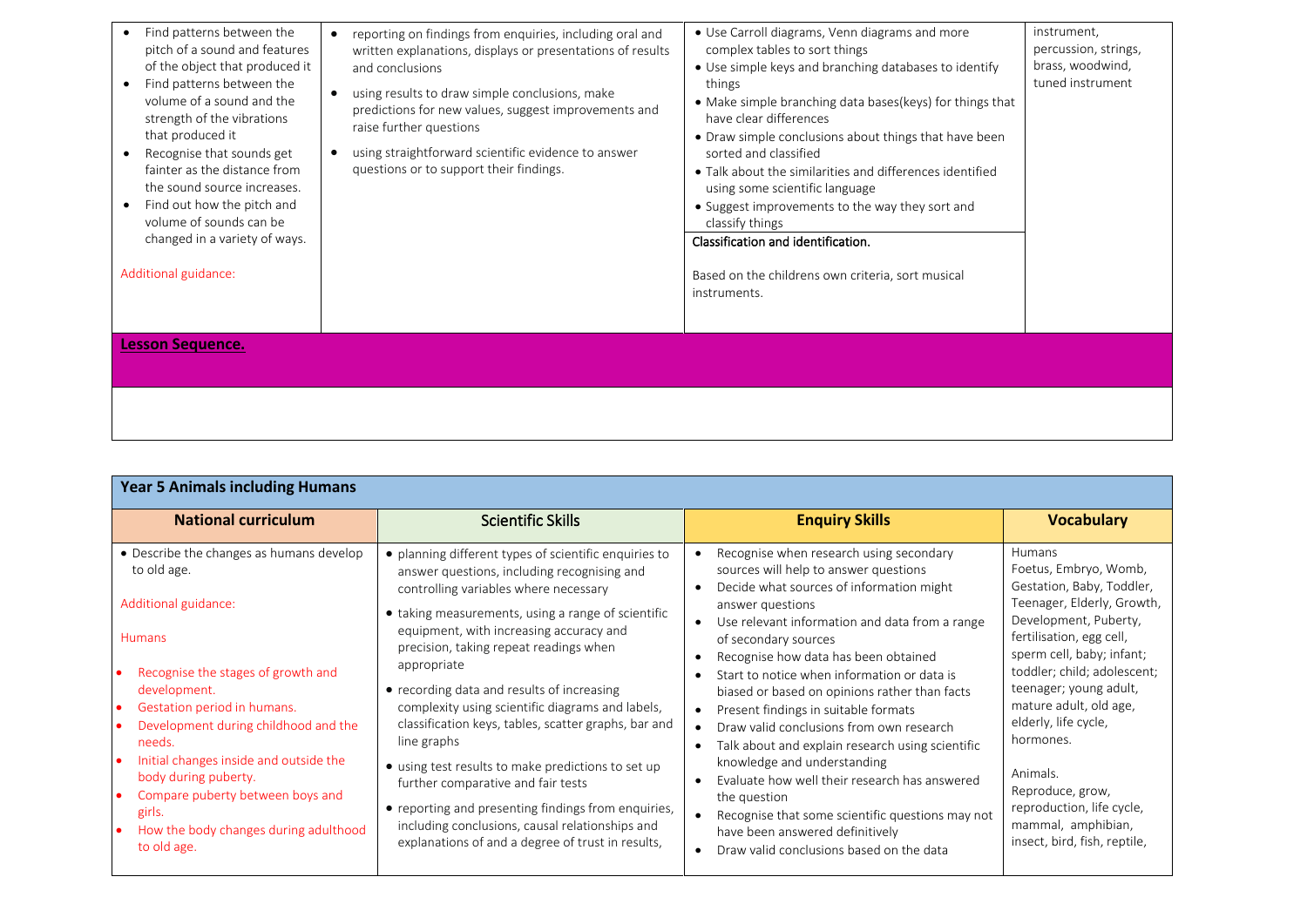|                         | in oral and written forms such as displays and<br>other presentations<br>· identifying scientific evidence that has been used<br>to support or refute ideas or arguments | Research<br>How do humans change as they get older? | male, female,<br>metamorphosis. |
|-------------------------|--------------------------------------------------------------------------------------------------------------------------------------------------------------------------|-----------------------------------------------------|---------------------------------|
| <b>Lesson Sequence.</b> |                                                                                                                                                                          |                                                     |                                 |
|                         |                                                                                                                                                                          |                                                     |                                 |

| Year 5 Living Things and their Habitat                                                                                                                                                                                                                                                                                                                                                           |                                                                                                                                                                                                                                                                                                                                                                                                                                                                                                                                                                                                                                          |                                                                                                                                                                                                                                                                                                                                                                                                                     |                                                                                                                                        |
|--------------------------------------------------------------------------------------------------------------------------------------------------------------------------------------------------------------------------------------------------------------------------------------------------------------------------------------------------------------------------------------------------|------------------------------------------------------------------------------------------------------------------------------------------------------------------------------------------------------------------------------------------------------------------------------------------------------------------------------------------------------------------------------------------------------------------------------------------------------------------------------------------------------------------------------------------------------------------------------------------------------------------------------------------|---------------------------------------------------------------------------------------------------------------------------------------------------------------------------------------------------------------------------------------------------------------------------------------------------------------------------------------------------------------------------------------------------------------------|----------------------------------------------------------------------------------------------------------------------------------------|
| <b>National curriculum</b>                                                                                                                                                                                                                                                                                                                                                                       | <b>Scientific Skills</b>                                                                                                                                                                                                                                                                                                                                                                                                                                                                                                                                                                                                                 | <b>Enquiry Skills</b>                                                                                                                                                                                                                                                                                                                                                                                               | <b>Vocabulary</b>                                                                                                                      |
| describe the differences in the life cycles<br>$\bullet$<br>of a mammal, an amphibian, an insect<br>and a bird<br>describe the life process of reproduction<br>$\bullet$                                                                                                                                                                                                                         | planning different types of scientific enquiries to<br>answer questions, including recognising and controlling<br>variables where necessary<br>taking measurements, using a range of scientific<br>$\bullet$                                                                                                                                                                                                                                                                                                                                                                                                                             | • Recognise when observing changes over<br>time will help to answer questions<br>• Decide how detailed observations need<br>to be and what equipment to use to<br>make measurements as accurate as                                                                                                                                                                                                                  | Germination, fertilisation,<br>pollination, fruit, seed,<br>stigma, anther, style,<br>ovary, ovule, carpel,<br>nucleus, pollen, pollen |
| in some plants and animals<br>Additional guidance:<br>• Describe the life process of reproduction in<br>some plants<br>• They should observe life-cycle changes in a<br>variety of living things, for example, plants<br>in the vegetable garden or flower border,<br>• Pupils should find out about different types<br>of reproduction, including sexual and<br>asexual reproduction in plants, | equipment, with increasing accuracy and precision,<br>taking repeat readings when appropriate<br>recording data and results of increasing complexity<br>$\bullet$<br>using scientific diagrams and labels, classification keys,<br>tables, scatter graphs, bar and line graphs<br>using test results to make predictions to set up further<br>$\bullet$<br>comparative and fair tests<br>reporting and presenting findings from enquiries,<br>$\bullet$<br>including conclusions, causal relationships and<br>explanations of and a degree of trust in results, in oral<br>and written forms such as displays and other<br>presentations | possible<br>• Use equipment accurately without<br>support<br>• Record data appropriately<br>• Interpret changes in the data<br>• Recognise the effect of changing the time<br>and number of observations<br>• Draw valid conclusions from data about<br>changes<br>• Recognise the significance of things<br>changing over time<br>• Talk about and explain changes using<br>scientific knowledge and understanding | grain, pollen tube, seeds,<br>bulb, tuber, stem, root<br>cutting, sexual, asexual.                                                     |
| • Identify reproduction parts of different<br>plants.<br>• Reproduction of sexual plants.<br>• Reproduction of asexual plants.<br><b>Lesson Sequence.</b>                                                                                                                                                                                                                                        | identifying scientific evidence that has been used to<br>support or refute ideas or arguments                                                                                                                                                                                                                                                                                                                                                                                                                                                                                                                                            | • Evaluate how well they observed over<br>time<br>Observation over time<br>Observe changes in an animals over time<br>(life cycle) Tadpoles?                                                                                                                                                                                                                                                                        |                                                                                                                                        |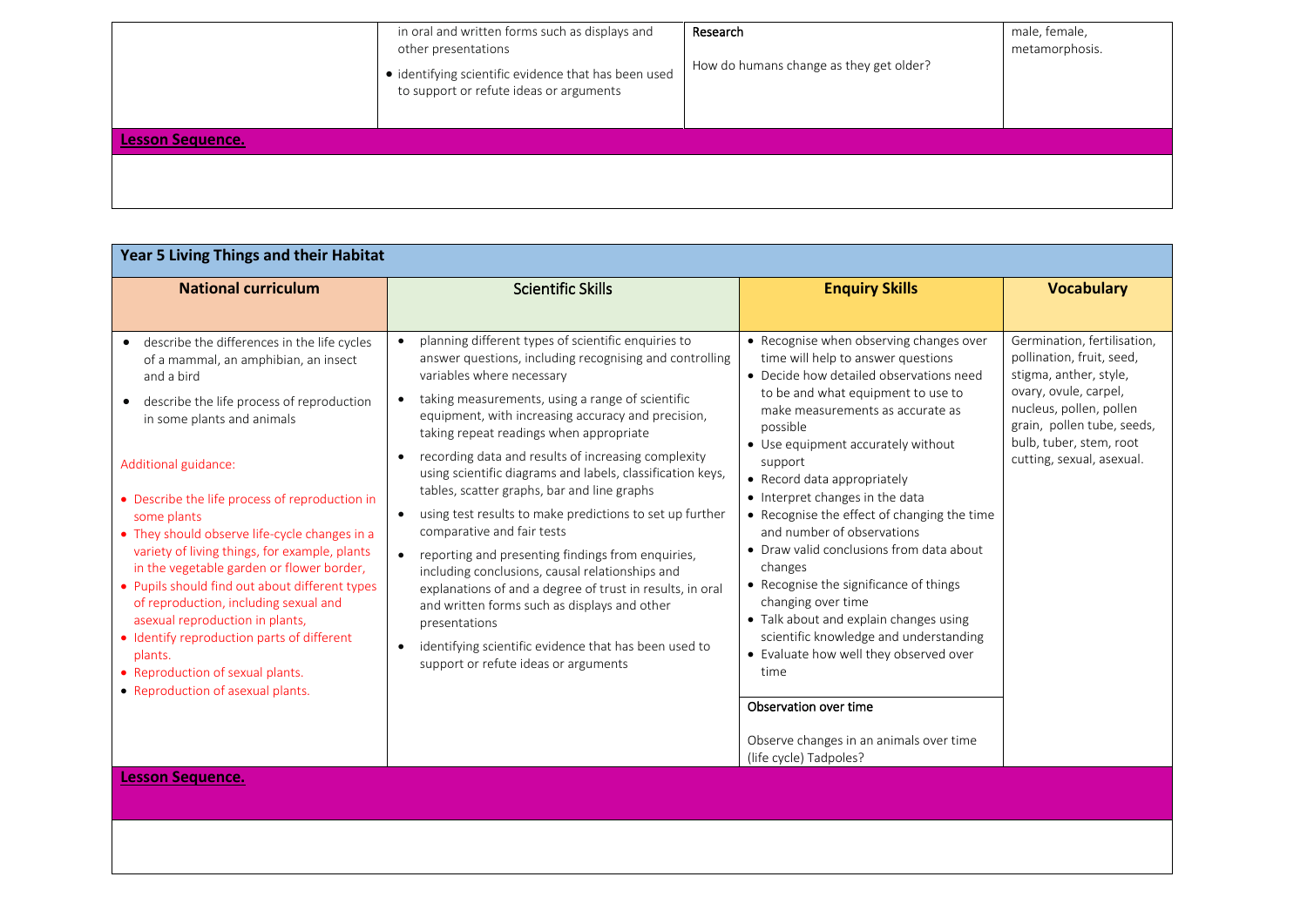| <b>Year 5 Properties and change of Materials</b>                                                                                                                                                                                                                                                                                                                                                                                                                                                                                                                                                                                                                                                                                                                                                                                                                                                                                                                                                                                                                                                                                                                                                                                                                                                                                                                                                                                                                                                                                                                                                                                                                               |                                                                                                                                                                                                                                                                                                                                                                                                                                                                                                                                                                                                                                                                                                                                                                                                                                                                                                                                          |                                                                                                                                                                                                                                                                                                                                                                                                                                                                                                                                                                                                                                                                                                                                                                                                                                                                                                                                                                   |                                                                                                                                                                                                                                                                                                             |  |
|--------------------------------------------------------------------------------------------------------------------------------------------------------------------------------------------------------------------------------------------------------------------------------------------------------------------------------------------------------------------------------------------------------------------------------------------------------------------------------------------------------------------------------------------------------------------------------------------------------------------------------------------------------------------------------------------------------------------------------------------------------------------------------------------------------------------------------------------------------------------------------------------------------------------------------------------------------------------------------------------------------------------------------------------------------------------------------------------------------------------------------------------------------------------------------------------------------------------------------------------------------------------------------------------------------------------------------------------------------------------------------------------------------------------------------------------------------------------------------------------------------------------------------------------------------------------------------------------------------------------------------------------------------------------------------|------------------------------------------------------------------------------------------------------------------------------------------------------------------------------------------------------------------------------------------------------------------------------------------------------------------------------------------------------------------------------------------------------------------------------------------------------------------------------------------------------------------------------------------------------------------------------------------------------------------------------------------------------------------------------------------------------------------------------------------------------------------------------------------------------------------------------------------------------------------------------------------------------------------------------------------|-------------------------------------------------------------------------------------------------------------------------------------------------------------------------------------------------------------------------------------------------------------------------------------------------------------------------------------------------------------------------------------------------------------------------------------------------------------------------------------------------------------------------------------------------------------------------------------------------------------------------------------------------------------------------------------------------------------------------------------------------------------------------------------------------------------------------------------------------------------------------------------------------------------------------------------------------------------------|-------------------------------------------------------------------------------------------------------------------------------------------------------------------------------------------------------------------------------------------------------------------------------------------------------------|--|
| <b>National curriculum</b>                                                                                                                                                                                                                                                                                                                                                                                                                                                                                                                                                                                                                                                                                                                                                                                                                                                                                                                                                                                                                                                                                                                                                                                                                                                                                                                                                                                                                                                                                                                                                                                                                                                     | <b>Scientific Skills</b>                                                                                                                                                                                                                                                                                                                                                                                                                                                                                                                                                                                                                                                                                                                                                                                                                                                                                                                 | <b>Enquiry Skills</b>                                                                                                                                                                                                                                                                                                                                                                                                                                                                                                                                                                                                                                                                                                                                                                                                                                                                                                                                             | <b>Vocabulary</b>                                                                                                                                                                                                                                                                                           |  |
| • Compare and group together everyday materials on<br>the basis of their properties, including their hardness,<br>solubility, transparency, conductivity (electrical and<br>thermal), and response to magnets<br>• Know that some materials will dissolve in liquid to form<br>a solution, and describe how to recover a substance<br>from a solution<br>• Use knowledge of solids, liquids and gases to decide<br>how mixtures might be separated, including through<br>filtering, sieving and evaporating<br>· Give reasons, based on evidence from comparative<br>and fair tests, for the particular uses of everyday<br>materials, including metals, wood and plastic<br>• Demonstrate that dissolving, mixing and changes of<br>state are reversible changes<br>• Explain that some changes result in the formation of<br>new materials, and that this kind of change is not<br>usually reversible, including changes associated with<br>burning and the action of acid on bicarbonate of soda.<br>Additional guidance:<br>• Group materials based on their characteristics and<br>properties.<br>• investigate which materials are soluble in water<br>• Some change of states can be reversed.<br>• explore ways in which the original materials in some<br>mixtures and solutions may be recovered<br>• Some changes of state can't be reversed.<br>• Learn what new material is made from irreversible<br>changes.<br>• Consider ways in which certain properties of materials<br>make them useful. They will then sort, test and select<br>materials for different uses, depending on their<br>properties of evaporation with temperature<br><b>Lesson Sequence.</b> | • planning different types of scientific<br>enquiries to answer questions, including<br>recognising and controlling variables where<br>necessary<br>• taking measurements, using a range of<br>scientific equipment, with increasing<br>accuracy and precision, taking repeat<br>readings when appropriate<br>• recording data and results of increasing<br>complexity using scientific diagrams and<br>labels, classification keys, tables, scatter<br>graphs, bar and line graphs<br>• reporting and presenting findings from<br>enquiries, including conclusions, causal<br>relationships and explanations of and a<br>degree of trust in results, in oral and written<br>forms such as displays and other<br>presentations<br>· identifying scientific evidence that has been<br>used to support or refute ideas or arguments<br>• using straightforward scientific evidence to<br>answer questions or to support their<br>findings. | • Recognise when identifying and<br>classifying will be helpful to answer<br>questions<br>• Decide what equipment, tests and<br>secondary sources of information to use<br>to identify and classify things<br>• Use a series of tests to sort and classify<br>materials<br>• Use secondary sources to identify and<br>classify things<br>• Make own keys and branching data bases<br>with 4 or more items<br>• Use more than one piece of scientific<br>evidence to identify and classify things<br>• Use equipment accurately to collect<br>observations<br>• Draw valid conclusions when sorting and<br>classifying<br>• Recognise the significance of sorting and<br>classifying<br>• Talk about and explain what they have<br>done using scientific knowledge<br>• Evaluate how well the keys have worked<br>Classification and identification<br>Compare and group everyday materials by<br>characteristics such as hardness, solubility<br>or transparency. | rigid, hard, soft, stretchy,<br>flexible, waterproof,<br>absorbent,<br>electrical/thermal<br>conductivity, melting,<br>dissolve, solution,<br>insoluble, solute, solvent,<br>particle, mixture, filtering,<br>sieving, residue,<br>reversible/non reversible<br>changes, new material,<br>burning, rusting, |  |
|                                                                                                                                                                                                                                                                                                                                                                                                                                                                                                                                                                                                                                                                                                                                                                                                                                                                                                                                                                                                                                                                                                                                                                                                                                                                                                                                                                                                                                                                                                                                                                                                                                                                                |                                                                                                                                                                                                                                                                                                                                                                                                                                                                                                                                                                                                                                                                                                                                                                                                                                                                                                                                          |                                                                                                                                                                                                                                                                                                                                                                                                                                                                                                                                                                                                                                                                                                                                                                                                                                                                                                                                                                   |                                                                                                                                                                                                                                                                                                             |  |

| <b>Year 5 Earth and Space</b> |                          |                       |                   |
|-------------------------------|--------------------------|-----------------------|-------------------|
| <b>National curriculum</b>    | <b>Scientific Skills</b> | <b>Enquiry Skills</b> | <b>Vocabulary</b> |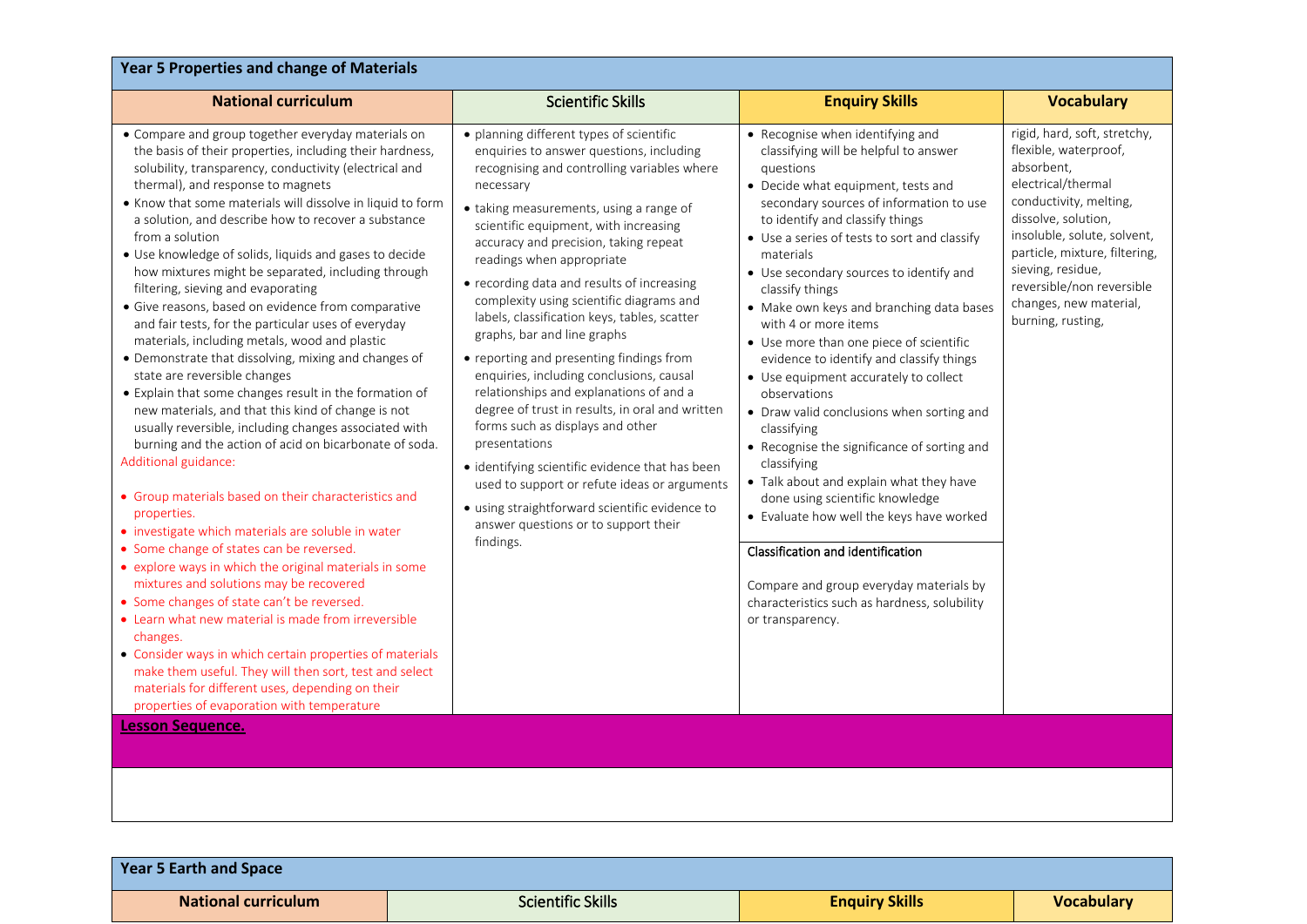| Describe the movement of the Earth, and<br>other planets, relative to the Sun in the<br>solar system<br>Pupils should learn that the Sun is a star<br>$\bullet$<br>at the centre of our solar system and that<br>it has eight planets: Mercury, Venus,<br>Earth, Mars, Jupiter, Saturn, Uranus and<br>Neptune<br>Describe the movement of the Moon<br>$\bullet$<br>relative to the Earth<br>Describe the Sun, Earth and Moon as<br>$\bullet$<br>approximately spherical bodies<br>Use the idea of the Earth's rotation to<br>$\bullet$<br>explain day and night and the apparent<br>movement of the sun across the sky.<br>Pupils should be introduced to a model of<br>$\bullet$<br>the Sun and Earth that enables them to<br>explain day and night.<br>Additional guidance: | • asking relevant questions and using different planning<br>different types of scientific enquiries to answer<br>questions, including recognising and controlling variables<br>where necessary<br>• taking measurements, using a range of scientific<br>equipment, with increasing accuracy and precision,<br>taking repeat readings when appropriate<br>• recording data and results of increasing complexity using<br>scientific diagrams and labels, classification keys, tables,<br>scatter graphs, bar and line graphs<br>• using test results to make predictions to set up further<br>comparative and fair tests<br>• reporting and presenting findings from enquiries,<br>including conclusions, causal relationships and<br>explanations of and a degree of trust in results, in oral<br>and written forms such as displays and other<br>presentations<br>• identifying scientific evidence that has been used to<br>support or refute ideas or arguments | • Recognise when variables cannot be<br>controlled and when pattern seeking will<br>help to answer questions<br>• Decide how detailed the data needs to be<br>and which equipment to use to make<br>measurements as accurate as possible<br>• Record data appropriately and accurately<br>• Present data in scatter graphs and<br>frequency charts<br>• Recognise patterns in results<br>• Recognise the effect of sample size on<br>reliability<br>• Draw valid conclusions from data about<br>patterns and recognise their limitations<br>• Recognise the significance of relationships<br>between sets of data<br>• Talk about and explain cause and effect<br>patterns using scientific knowledge and<br>understanding<br>• Evaluate how well they looked for patterns<br><b>Pattern Seeking</b><br>Is there a pattern between the size of a<br>planet and the time it takes to travel around<br>the Sun? | Earth, Sun, Moon, Axis,<br>Rotation, Day, Night,<br>Phases of the Moon,<br>star, constellation, orbit,<br>planets, celestial body,<br>Mercury, Venus, Mars,<br>Jupiter; Saturn, Uranus,<br>Neptune, Pluto, gravity,<br>gravitational pull, Solar<br>System, Universe,<br>comet, astronaut,<br>rocket, space station,<br>lunar, lunar cycle,<br>revolve, sphere,<br>spherical. |
|-------------------------------------------------------------------------------------------------------------------------------------------------------------------------------------------------------------------------------------------------------------------------------------------------------------------------------------------------------------------------------------------------------------------------------------------------------------------------------------------------------------------------------------------------------------------------------------------------------------------------------------------------------------------------------------------------------------------------------------------------------------------------------|--------------------------------------------------------------------------------------------------------------------------------------------------------------------------------------------------------------------------------------------------------------------------------------------------------------------------------------------------------------------------------------------------------------------------------------------------------------------------------------------------------------------------------------------------------------------------------------------------------------------------------------------------------------------------------------------------------------------------------------------------------------------------------------------------------------------------------------------------------------------------------------------------------------------------------------------------------------------|---------------------------------------------------------------------------------------------------------------------------------------------------------------------------------------------------------------------------------------------------------------------------------------------------------------------------------------------------------------------------------------------------------------------------------------------------------------------------------------------------------------------------------------------------------------------------------------------------------------------------------------------------------------------------------------------------------------------------------------------------------------------------------------------------------------------------------------------------------------------------------------------------------------|-------------------------------------------------------------------------------------------------------------------------------------------------------------------------------------------------------------------------------------------------------------------------------------------------------------------------------------------------------------------------------|
| <b>Lesson Sequence.</b>                                                                                                                                                                                                                                                                                                                                                                                                                                                                                                                                                                                                                                                                                                                                                       |                                                                                                                                                                                                                                                                                                                                                                                                                                                                                                                                                                                                                                                                                                                                                                                                                                                                                                                                                                    |                                                                                                                                                                                                                                                                                                                                                                                                                                                                                                                                                                                                                                                                                                                                                                                                                                                                                                               |                                                                                                                                                                                                                                                                                                                                                                               |

| <b>Year 5 Forces</b>                                                                                                                                                                                                                                                                                                                  |                                                                                                                                                                                                                                                                                                                                                                                                                                                                            |                                                                                                                                                                                                                                                                                                                                                                                                                                                                                                                                         |                                                                                                                                                                                                                                                      |
|---------------------------------------------------------------------------------------------------------------------------------------------------------------------------------------------------------------------------------------------------------------------------------------------------------------------------------------|----------------------------------------------------------------------------------------------------------------------------------------------------------------------------------------------------------------------------------------------------------------------------------------------------------------------------------------------------------------------------------------------------------------------------------------------------------------------------|-----------------------------------------------------------------------------------------------------------------------------------------------------------------------------------------------------------------------------------------------------------------------------------------------------------------------------------------------------------------------------------------------------------------------------------------------------------------------------------------------------------------------------------------|------------------------------------------------------------------------------------------------------------------------------------------------------------------------------------------------------------------------------------------------------|
| <b>National curriculum</b>                                                                                                                                                                                                                                                                                                            | <b>Scientific Skills</b>                                                                                                                                                                                                                                                                                                                                                                                                                                                   | <b>Enquiry Skills</b>                                                                                                                                                                                                                                                                                                                                                                                                                                                                                                                   | <b>Vocabulary</b>                                                                                                                                                                                                                                    |
| • Explain that unsupported<br>objects fall towards the Earth<br>because of the force of<br>gravity acting between the<br>Earth and the falling object<br>• Identify the effects of air<br>resistance, water resistance<br>and friction, that act between<br>moving surfaces<br>• Recognise that some<br>mechanisms, including levers, | • planning different types of scientific enquiries to answer<br>questions, including recognising and controlling variables<br>where necessary<br>• taking measurements, using a range of scientific equipment,<br>with increasing accuracy and precision, taking repeat readings<br>when appropriate<br>• recording data and results of increasing complexity using<br>scientific diagrams and labels, classification keys, tables, scatter<br>graphs, bar and line graphs | • Recognise when variables need to be controlled and<br>when a fair test is the best way to answer a question<br>• Plan a fair test selecting the most suitable variables to<br>measure change and keep the same<br>• Decide what equipment to use to make measurements<br>as accurate as possible<br>• Use equipment accurately to collect observations<br>• Record data appropriately and accurately<br>• Present data in line graphs<br>• Identify causal relationships<br>• Recognise the significance of the results of fair tests | Air resistance, Water<br>resistance, Friction,<br>Gravity, Newton,<br>Gears, Pulleys,<br>gravitational force,<br>force, thrust, up-<br>thrust, push, pull,<br>stationary, contact<br>force, non-contact<br>force, buoyancy,<br>zero gravity, motion, |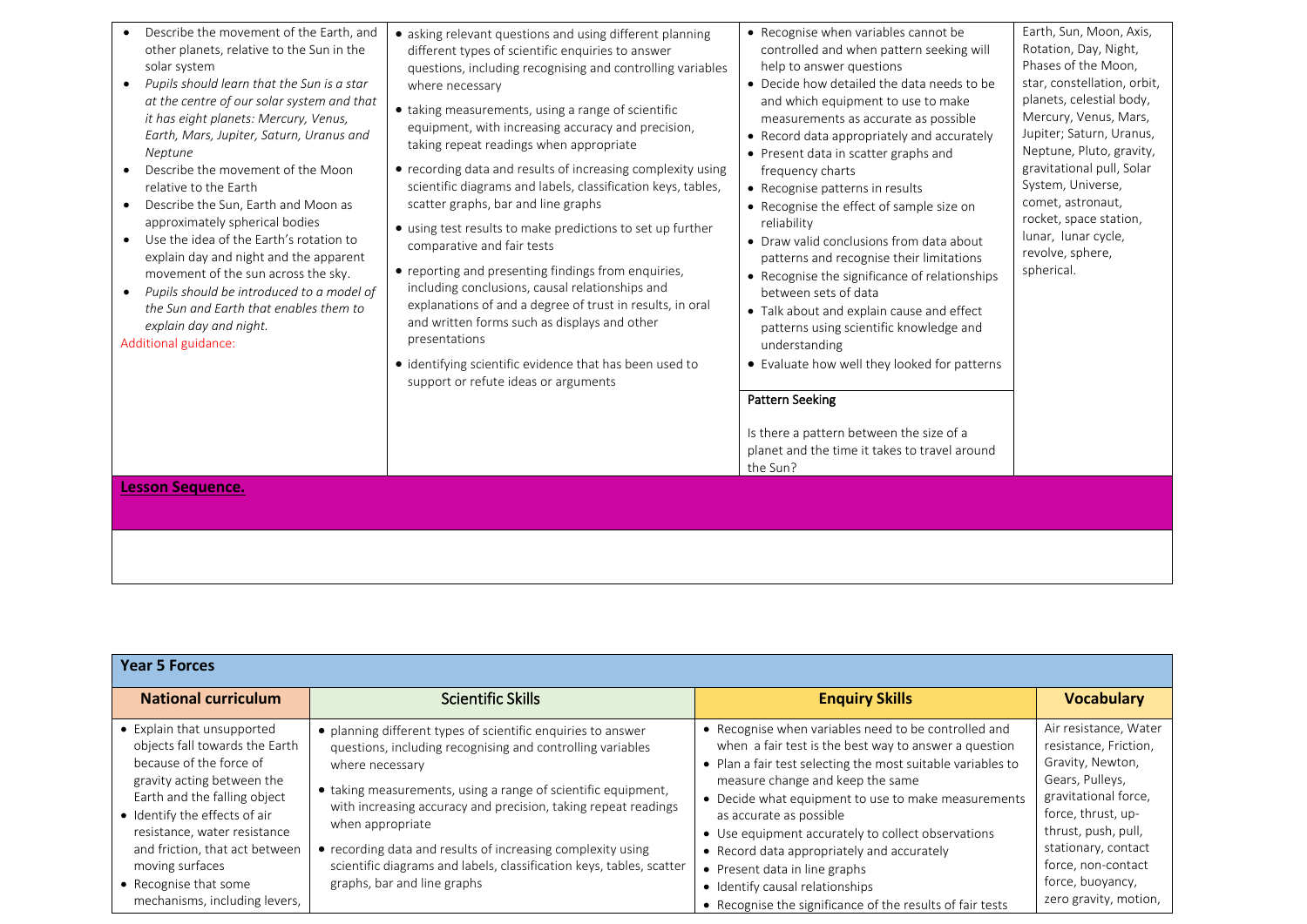| pulleys and gears, allow a<br>smaller force to have a<br>greater effect.<br>• They should experience forces<br>that make things begin to<br>move, get faster or slow<br>down.<br>Additional guidance: | • using test results to make predictions to set up further<br>comparative and fair tests<br>• reporting and presenting findings from enquiries, including<br>conclusions, causal relationships and explanations of and a<br>degree of trust in results, in oral and written forms such as<br>displays and other presentations<br>• identifying scientific evidence that has been used to support or<br>refute ideas or arguments | • Talk about and explain causal relationships using<br>scientific knowledge and understanding<br>• Evaluate the effectiveness of fair testing, recognising<br>variables that were difficult to control.<br><b>Fair test</b> | surface area; Mass (g<br>& kg); Balance. |
|-------------------------------------------------------------------------------------------------------------------------------------------------------------------------------------------------------|----------------------------------------------------------------------------------------------------------------------------------------------------------------------------------------------------------------------------------------------------------------------------------------------------------------------------------------------------------------------------------------------------------------------------------|-----------------------------------------------------------------------------------------------------------------------------------------------------------------------------------------------------------------------------|------------------------------------------|
|                                                                                                                                                                                                       |                                                                                                                                                                                                                                                                                                                                                                                                                                  |                                                                                                                                                                                                                             |                                          |
|                                                                                                                                                                                                       |                                                                                                                                                                                                                                                                                                                                                                                                                                  | How does the surface area of a parachute affect the<br>time it takes to fall to the ground                                                                                                                                  |                                          |
| <b>Lesson Sequence.</b>                                                                                                                                                                               |                                                                                                                                                                                                                                                                                                                                                                                                                                  |                                                                                                                                                                                                                             |                                          |
|                                                                                                                                                                                                       |                                                                                                                                                                                                                                                                                                                                                                                                                                  |                                                                                                                                                                                                                             |                                          |
|                                                                                                                                                                                                       |                                                                                                                                                                                                                                                                                                                                                                                                                                  |                                                                                                                                                                                                                             |                                          |
|                                                                                                                                                                                                       |                                                                                                                                                                                                                                                                                                                                                                                                                                  |                                                                                                                                                                                                                             |                                          |

| <b>Year 6 Animals including Humans</b>                                                                                                                                                                                                                                                                                                                                                                                                                                                                                                                                                                                                                                                                                                                                                                                                                                                                                                                                                                                                                                |                                                                                                                                                                                                                                                                                                                                                                                                                                                                                                                                                                                                                                                                                                                                                                                                                                                                                                                         |                                                                                                                                                                                                                                                                                                                                                                                                                                                                                                                                                                                                                                                                                                                                      |                                                                                                                                                                                                                                                                                                                                                                                               |
|-----------------------------------------------------------------------------------------------------------------------------------------------------------------------------------------------------------------------------------------------------------------------------------------------------------------------------------------------------------------------------------------------------------------------------------------------------------------------------------------------------------------------------------------------------------------------------------------------------------------------------------------------------------------------------------------------------------------------------------------------------------------------------------------------------------------------------------------------------------------------------------------------------------------------------------------------------------------------------------------------------------------------------------------------------------------------|-------------------------------------------------------------------------------------------------------------------------------------------------------------------------------------------------------------------------------------------------------------------------------------------------------------------------------------------------------------------------------------------------------------------------------------------------------------------------------------------------------------------------------------------------------------------------------------------------------------------------------------------------------------------------------------------------------------------------------------------------------------------------------------------------------------------------------------------------------------------------------------------------------------------------|--------------------------------------------------------------------------------------------------------------------------------------------------------------------------------------------------------------------------------------------------------------------------------------------------------------------------------------------------------------------------------------------------------------------------------------------------------------------------------------------------------------------------------------------------------------------------------------------------------------------------------------------------------------------------------------------------------------------------------------|-----------------------------------------------------------------------------------------------------------------------------------------------------------------------------------------------------------------------------------------------------------------------------------------------------------------------------------------------------------------------------------------------|
| <b>National curriculum</b>                                                                                                                                                                                                                                                                                                                                                                                                                                                                                                                                                                                                                                                                                                                                                                                                                                                                                                                                                                                                                                            | <b>Scientific Skills</b>                                                                                                                                                                                                                                                                                                                                                                                                                                                                                                                                                                                                                                                                                                                                                                                                                                                                                                | <b>Enquiry Skills</b>                                                                                                                                                                                                                                                                                                                                                                                                                                                                                                                                                                                                                                                                                                                | <b>Vocabulary</b>                                                                                                                                                                                                                                                                                                                                                                             |
| • Identify and name the main parts of the human<br>circulatory system, and describe the functions of<br>the heart, blood vessels and blood<br>• Recognise the impact of diet, exercise, drugs and<br>lifestyle on the way their bodies function<br>• Describe the ways in which nutrients and water<br>are transported within animals, including<br>humans.<br>• Pupils should learn how to keep their bodies<br>healthy and how their bodies might be damaged<br>- including how some drugs and other substances<br>can be harmful to the human body.<br>Additional guidance:<br><b>Humans</b><br>• Describe the function of blood and blood vessels.<br>• Identify main parts of the circularity system.<br>• Explain the function of main parts in the<br>circularity system.<br>• Explain how the human heart works.<br>. Investigate heart rate and how exercise effects<br>this.<br>• Learn how water and nutrients are transported<br>around the body.<br>• Effects of alcohol and smoking on the body.<br>. How diets can effect body weight (healthy diets). | • planning different types of scientific enquiries<br>to answer questions, including recognising and<br>controlling variables where necessary<br>• taking measurements, using a range of<br>scientific equipment, with increasing accuracy<br>and precision, taking repeat readings when<br>appropriate<br>• recording data and results of increasing<br>complexity using scientific diagrams and labels,<br>classification keys, tables, scatter graphs, bar<br>and line graphs<br>• using test results to make predictions to set up<br>further comparative and fair tests<br>• reporting and presenting findings from<br>enquiries, including conclusions, causal<br>relationships and explanations of and a degree<br>of trust in results, in oral and written forms<br>such as displays and other presentations<br>• identifying scientific evidence that has been<br>used to support or refute ideas or arguments | • Recognise when observing changes over time<br>will help to answer questions<br>• Decide how detailed observations need to be<br>and what equipment to use to make<br>measurements as accurate as possible<br>• Use equipment accurately without support<br>• Record data appropriately<br>Present data in line graphs<br>$\bullet$<br>• Interpret changes in the data<br>• Recognise the effect of changing the time<br>and number of observations<br>• Draw valid conclusions from data about<br>changes<br>• Talk about and explain changes using<br>scientific knowledge and understanding<br>• Evaluate how well they observed over time<br>Observation over time<br>Observe pulse rates before, during and after<br>exercise. | Humans.<br>transport, energy, blood,<br>blood cells; Blood Vessels,<br>capillaries, organ, heart,<br>heart rate, pulse,<br>chamber, artery, vein,<br>contract, oxygen,<br>oxygenated,<br>deoxygenated, carbon<br>dioxide, exercise, cycle,<br>vitamins, nutrient, lungs,<br>drugs, medicine,<br>medication, side-effect,<br>addiction, vitamins;<br>minerals, nutrient,<br>circulatory system |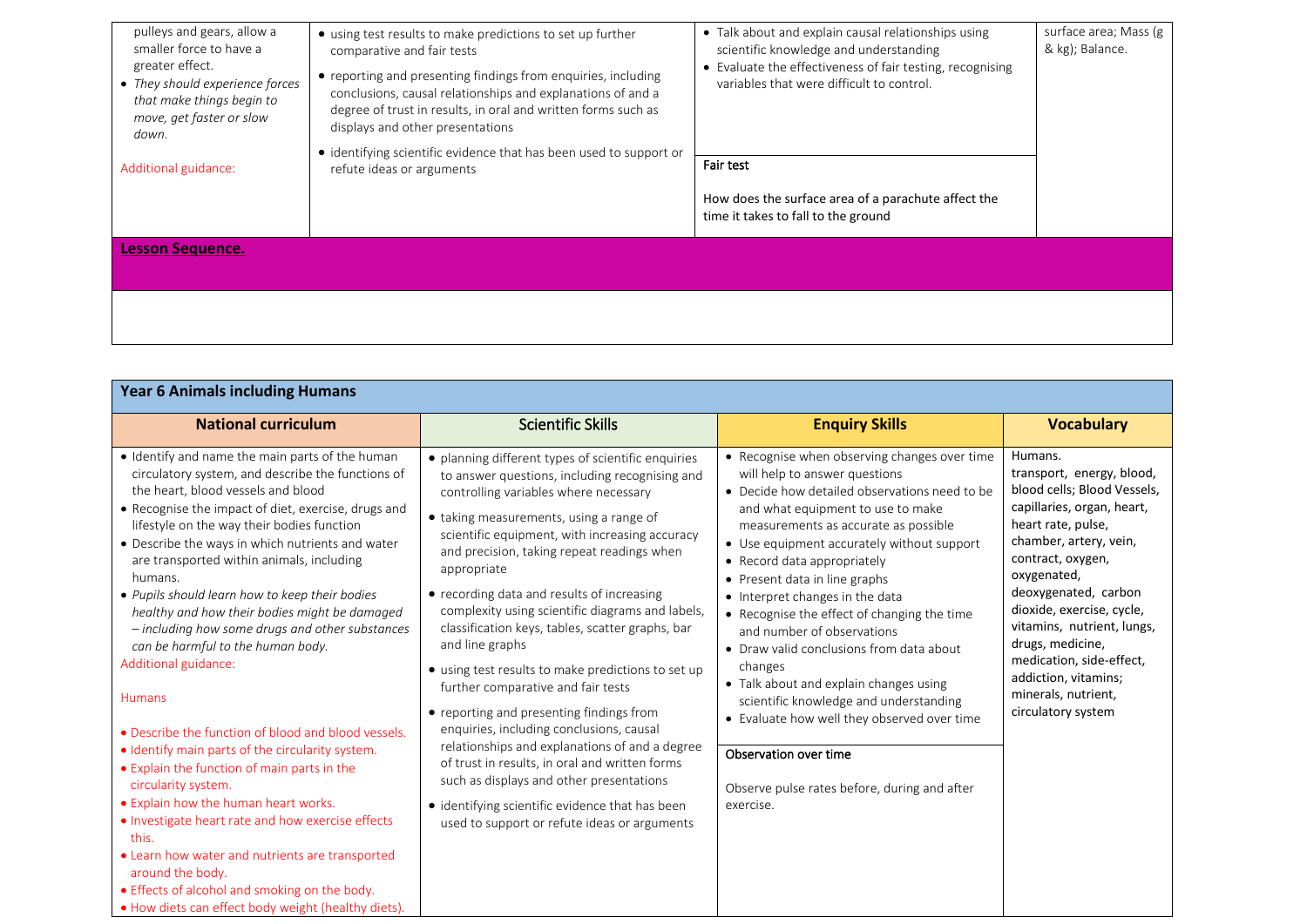| • Benefits of exercise. |  |  |  |  |  |
|-------------------------|--|--|--|--|--|
|                         |  |  |  |  |  |
| Lesson Sequence.        |  |  |  |  |  |
|                         |  |  |  |  |  |
|                         |  |  |  |  |  |

| Year 6 Living Things and their Habitat                                                                                                                                                                                                                                                                                                                                                                                       |                                                                                                                                                                                                                                                                                                                                                                                                                                                                                                                                                                                                                                                                                                                                                                                                                                                                                                                                                                        |                                                                                                                                                                                                                                                                                                                                                                                                                                                                                                                                                                                                                                                                                                                                                                                                                                                                                                                      |                                                                                                                                                                                                                                                                                                                                                           |
|------------------------------------------------------------------------------------------------------------------------------------------------------------------------------------------------------------------------------------------------------------------------------------------------------------------------------------------------------------------------------------------------------------------------------|------------------------------------------------------------------------------------------------------------------------------------------------------------------------------------------------------------------------------------------------------------------------------------------------------------------------------------------------------------------------------------------------------------------------------------------------------------------------------------------------------------------------------------------------------------------------------------------------------------------------------------------------------------------------------------------------------------------------------------------------------------------------------------------------------------------------------------------------------------------------------------------------------------------------------------------------------------------------|----------------------------------------------------------------------------------------------------------------------------------------------------------------------------------------------------------------------------------------------------------------------------------------------------------------------------------------------------------------------------------------------------------------------------------------------------------------------------------------------------------------------------------------------------------------------------------------------------------------------------------------------------------------------------------------------------------------------------------------------------------------------------------------------------------------------------------------------------------------------------------------------------------------------|-----------------------------------------------------------------------------------------------------------------------------------------------------------------------------------------------------------------------------------------------------------------------------------------------------------------------------------------------------------|
| <b>National curriculum</b>                                                                                                                                                                                                                                                                                                                                                                                                   | <b>Scientific Skills</b>                                                                                                                                                                                                                                                                                                                                                                                                                                                                                                                                                                                                                                                                                                                                                                                                                                                                                                                                               | <b>Enquiry Skills</b>                                                                                                                                                                                                                                                                                                                                                                                                                                                                                                                                                                                                                                                                                                                                                                                                                                                                                                | <b>Vocabulary</b>                                                                                                                                                                                                                                                                                                                                         |
| • describe how living things are<br>classified into broad groups<br>according to common<br>observable characteristics<br>and based on similarities and<br>differences, including micro-<br>organisms, plants and<br>animals<br>• give reasons for classifying<br>plants and animals based on<br>specific characteristics<br>Additional guidance:<br>• Classifying plants differently<br>recapping over previous<br>learning. | planning different types of scientific enquiries to<br>answer questions, including recognising and<br>controlling variables where necessary<br>taking measurements, using a range of scientific<br>$\bullet$<br>equipment, with increasing accuracy and precision,<br>taking repeat readings when appropriate<br>recording data and results of increasing complexity<br>$\bullet$<br>using scientific diagrams and labels, classification<br>keys, tables, scatter graphs, bar and line graphs<br>using test results to make predictions to set up<br>$\bullet$<br>further comparative and fair tests<br>reporting and presenting findings from enquiries,<br>$\bullet$<br>including conclusions, causal relationships and<br>explanations of and a degree of trust in results, in<br>oral and written forms such as displays and other<br>presentations<br>identifying scientific evidence that has been used to<br>$\bullet$<br>support or refute ideas or arguments | • Recognise when identifying and classifying will be helpful<br>to answer questions<br>• Decide what equipment, tests and secondary sources of<br>information to use to identify and classify things<br>• Use a series of tests to sort and classify materials<br>• Use secondary sources to identify and classify things<br>• Make own keys and branching data bases with 4 or more<br>items<br>• Use more than one piece of scientific evidence to<br>identify and classify things<br>• Use equipment accurately to collect observations<br>• Draw valid conclusions when sorting and classifying<br>• Recognise the significance of sorting and classifying<br>• Talk about and explain what they have done using<br>scientific knowledge<br>• Evaluate how well the keys have worked<br>Classification and Identification.<br>Create a branching database/dichotomous key to classify a<br>set of living things. | Animals.<br>Classification, ,<br>classification system,<br>vertebrates, invertebrates,<br>micro-organisms, animals,<br>insects, fish, amphibians,<br>reptiles, birds, mammals,<br>crustacean<br>Arthropods, arachnids,<br>myriapods<br>Humans.<br>species, fungi, bacteria,<br>virus,<br>Plants.<br>plants; mosses; ferns;<br>conifers; flowering plants; |
| <b>Lesson Sequence.</b>                                                                                                                                                                                                                                                                                                                                                                                                      |                                                                                                                                                                                                                                                                                                                                                                                                                                                                                                                                                                                                                                                                                                                                                                                                                                                                                                                                                                        |                                                                                                                                                                                                                                                                                                                                                                                                                                                                                                                                                                                                                                                                                                                                                                                                                                                                                                                      |                                                                                                                                                                                                                                                                                                                                                           |
|                                                                                                                                                                                                                                                                                                                                                                                                                              |                                                                                                                                                                                                                                                                                                                                                                                                                                                                                                                                                                                                                                                                                                                                                                                                                                                                                                                                                                        |                                                                                                                                                                                                                                                                                                                                                                                                                                                                                                                                                                                                                                                                                                                                                                                                                                                                                                                      |                                                                                                                                                                                                                                                                                                                                                           |

| Year 6 Evolution and Inheritance |                          |                       |                   |
|----------------------------------|--------------------------|-----------------------|-------------------|
| <b>National curriculum</b>       | <b>Scientific Skills</b> | <b>Enquiry Skills</b> | <b>Vocabulary</b> |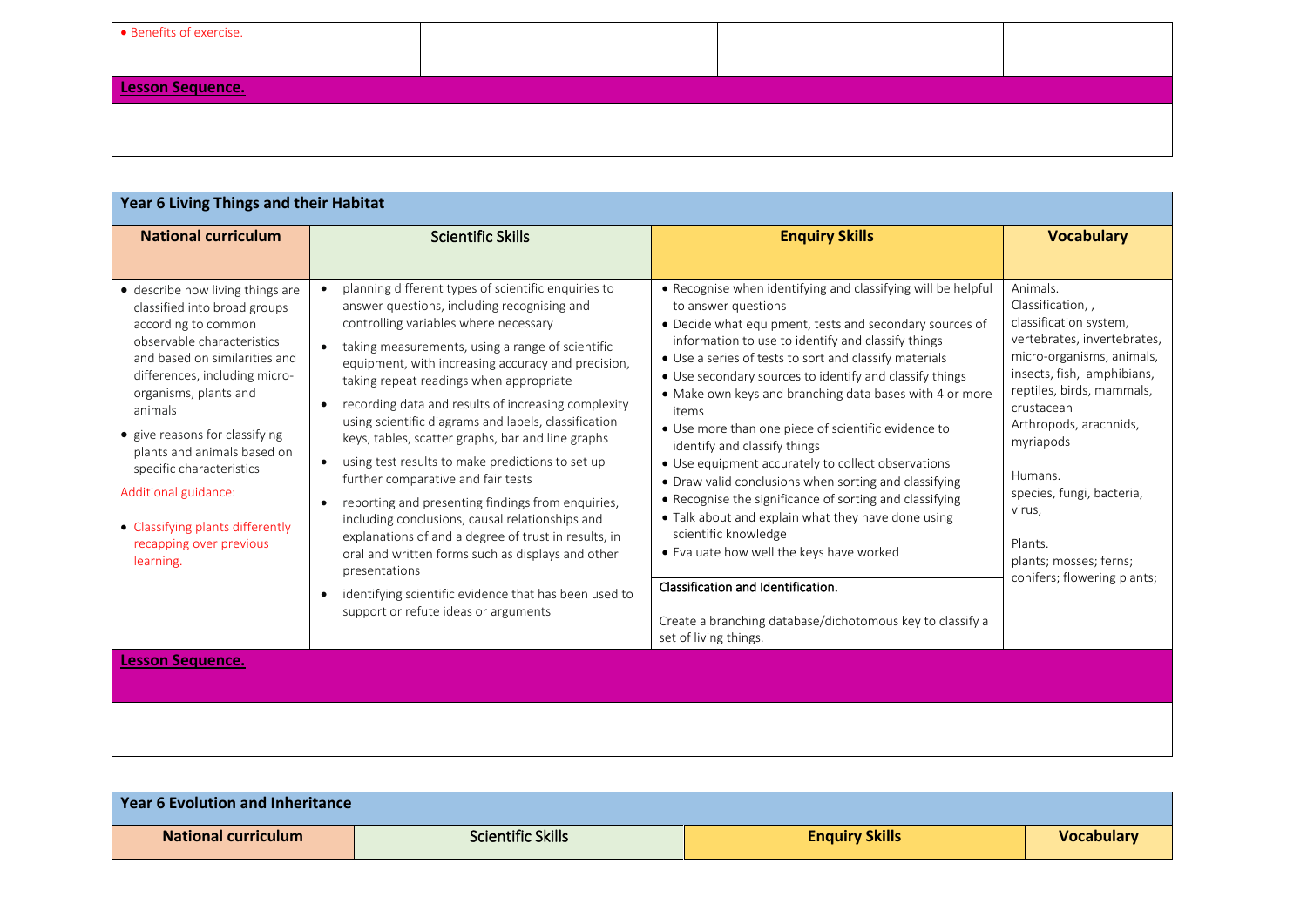| Recognise that living things have<br>changed over time and that fossils<br>provide information about living<br>things that inhabited the Earth<br>millions of years ago<br>Recognise that living things<br>produce offspring of the same kind,<br>but normally offspring vary and are<br>not identical to their parents<br>Identify how animals and plants are<br>adapted to suit their environment<br>in different ways and that<br>adaptation may lead to evolution.<br>Additional guidance: | • planning different types of scientific enquiries to<br>answer questions, including recognising and<br>controlling variables where necessary<br>• taking measurements, using a range of scientific<br>equipment, with increasing accuracy and precision,<br>taking repeat readings when appropriate<br>• recording data and results of increasing complexity<br>using scientific diagrams and labels, classification<br>keys, tables, scatter graphs, bar and line graphs<br>• using test results to make predictions to set up<br>further comparative and fair tests<br>• reporting and presenting findings from enquiries,<br>including conclusions, causal relationships and<br>explanations of and a degree of trust in results, in<br>oral and written forms such as displays and other<br>presentations<br>• identifying scientific evidence that has been used to<br>support or refute ideas or arguments<br>• using straightforward scientific evidence to answer<br>questions or to support their findings. | • Recognise when research using secondary sources will<br>help to answer questions<br>• Decide what sources of information might answer<br>questions<br>• Use relevant information and data from a range of<br>secondary sources<br>• Recognise how data has been obtained<br>• Start to notice when information or data is biased or<br>based on opinions rather than facts<br>• Present findings in suitable formats<br>• Draw valid conclusions from own research<br>• Talk about and explain research using scientific<br>knowledge and understanding<br>• Evaluate how well their research has answered the<br>question<br>• Recognise that some scientific questions may not have<br>been answered definitively<br>• Draw valid conclusions based on the data<br>Research<br>Research different types of a species and their<br>characteristics making them suitable for different<br>habitats e.g. penguins. | Adapt, Adaptation,<br>inheritance,<br>reproduce, Evolution,<br>Fossils,<br>Characteristics,<br>Reproduction, genes,<br>variation, natural<br>selection, selective<br>breeding, generation,<br>species, trait, heredity,<br>reproduce, diversity,<br>survival, extinct, off<br>spring, parents,<br>identical, , habitat,<br>predator, prey,<br>organisms |
|------------------------------------------------------------------------------------------------------------------------------------------------------------------------------------------------------------------------------------------------------------------------------------------------------------------------------------------------------------------------------------------------------------------------------------------------------------------------------------------------|-----------------------------------------------------------------------------------------------------------------------------------------------------------------------------------------------------------------------------------------------------------------------------------------------------------------------------------------------------------------------------------------------------------------------------------------------------------------------------------------------------------------------------------------------------------------------------------------------------------------------------------------------------------------------------------------------------------------------------------------------------------------------------------------------------------------------------------------------------------------------------------------------------------------------------------------------------------------------------------------------------------------------|---------------------------------------------------------------------------------------------------------------------------------------------------------------------------------------------------------------------------------------------------------------------------------------------------------------------------------------------------------------------------------------------------------------------------------------------------------------------------------------------------------------------------------------------------------------------------------------------------------------------------------------------------------------------------------------------------------------------------------------------------------------------------------------------------------------------------------------------------------------------------------------------------------------------|---------------------------------------------------------------------------------------------------------------------------------------------------------------------------------------------------------------------------------------------------------------------------------------------------------------------------------------------------------|
| <b>Lesson Sequence.</b>                                                                                                                                                                                                                                                                                                                                                                                                                                                                        |                                                                                                                                                                                                                                                                                                                                                                                                                                                                                                                                                                                                                                                                                                                                                                                                                                                                                                                                                                                                                       |                                                                                                                                                                                                                                                                                                                                                                                                                                                                                                                                                                                                                                                                                                                                                                                                                                                                                                                     |                                                                                                                                                                                                                                                                                                                                                         |

| <b>Year 6 Electricity</b>                                                                                                                                                                                                                                                                                                                                                                                 |                                                                                                                                                                                                                                                                                                                                                                                                                                                                                                                             |                                                                                                                                                                                                                                                                                                                                                                                                                                                                                                                                                                                                          |                                                                                                                                                                                                                                                                       |
|-----------------------------------------------------------------------------------------------------------------------------------------------------------------------------------------------------------------------------------------------------------------------------------------------------------------------------------------------------------------------------------------------------------|-----------------------------------------------------------------------------------------------------------------------------------------------------------------------------------------------------------------------------------------------------------------------------------------------------------------------------------------------------------------------------------------------------------------------------------------------------------------------------------------------------------------------------|----------------------------------------------------------------------------------------------------------------------------------------------------------------------------------------------------------------------------------------------------------------------------------------------------------------------------------------------------------------------------------------------------------------------------------------------------------------------------------------------------------------------------------------------------------------------------------------------------------|-----------------------------------------------------------------------------------------------------------------------------------------------------------------------------------------------------------------------------------------------------------------------|
| <b>National curriculum</b>                                                                                                                                                                                                                                                                                                                                                                                | <b>Scientific Skills</b>                                                                                                                                                                                                                                                                                                                                                                                                                                                                                                    | <b>Enquiry Skills</b>                                                                                                                                                                                                                                                                                                                                                                                                                                                                                                                                                                                    | <b>Vocabulary</b>                                                                                                                                                                                                                                                     |
| Associate the brightness of a<br>lamp or volume of a bulb with<br>the number and voltage of cells<br>used in a circuit.<br>Compare and give reasons for<br>the variation in how components<br>function in a circuit including<br>brightness of bulbs, loudness of<br>buzzers and on/off position of<br>switches.<br>Use recognised circuit symbols<br>when representing a simple<br>circuit in a diagram. | • asking relevant questions and using different<br>planning different types of scientific enquiries to<br>answer questions, including recognising and<br>controlling variables where necessary<br>• taking measurements, using a range of scientific<br>equipment, with increasing accuracy and precision,<br>taking repeat readings when appropriate<br>• recording data and results of increasing complexity<br>using scientific diagrams and labels, classification<br>keys, tables, scatter graphs, bar and line graphs | • Recognise when variables cannot be controlled and<br>when pattern seeking will help to answer questions<br>• Decide how detailed the data needs to be and which<br>equipment to use to make measurements as accurate<br>as possible<br>• Record data appropriately and accurately<br>• Present data in scatter graphs and frequency charts<br>• Recognise patterns in results<br>• Recognise the effect of sample size on reliability<br>• Draw valid conclusions from data about patterns and<br>recognise their limitations<br>• Recognise the significance of relationships between<br>sets of data | Electrical current; circuit;<br>series circuit; symbols; cell;<br>battery; bulb; buzzer;<br>motor; switches;<br>conductor; insulator;<br>safety precautions; open<br>switch; closed switch;<br>positive terminal; negative<br>terminal; volts; voltage;<br>resistance |